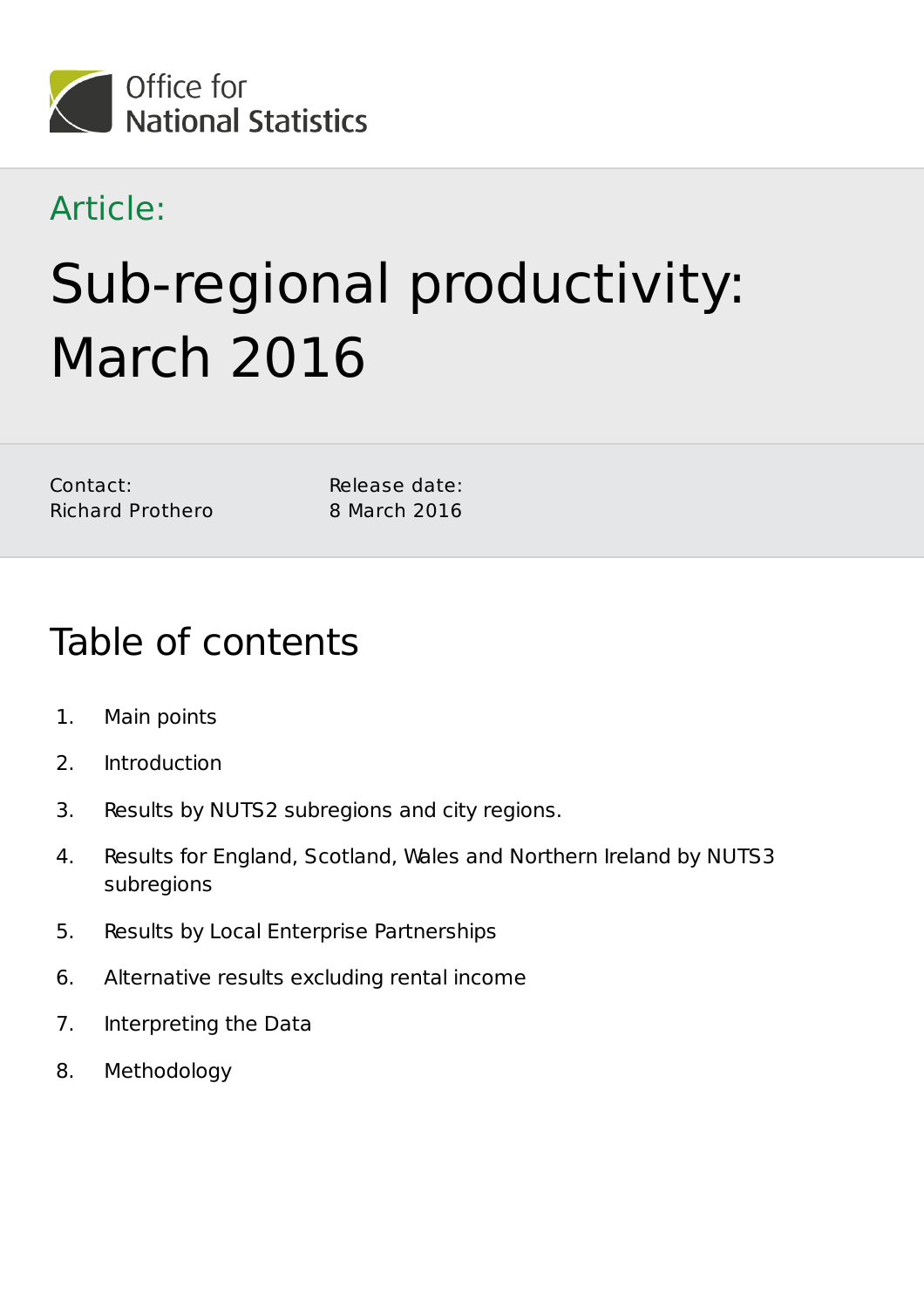# 1. Main points

London and Aberdeen had the highest labour productivity (gross value added (GVA) per hour worked) of UK city regions at 30% and 17% above the UK average respectively in 2014. Bristol also had productivity above the UK average. City regions in the North and Midlands of England had productivity between 9-14% below the UK average.

All NUTS $^1$  3 areas in London had productivity above the UK average in 2014 with the highest in Tower Hamlets (93% above the UK average). In the rest of the South of England, Berkshire and East Surrey had the highest productivity levels at 28% and 27% above the UK average respectively while the lowest levels were to be found in Cornwall, Torbay and Southend-on-Sea.

The highest labour productivity levels in the North and Midlands of England in 2014 were in Cheshire East, Derby and Solihull at 14%, 8% and 6% above the UK average respectively. Blackpool, Nottingham and Blackburn with Darwin had the lowest levels.

In Scotland, Aberdeen City and Aberdeenshire, and City of Edinburgh, had the highest labour productivity levels at 17% and 7% above the UK average with the lowest productivity levels found in Dumfries and Galloway.

Overall, 30 out of 147 NUTS 3 areas outside of London had labour productivity above the UK average in 2014, with 22 of these areas in the South of England, 5 in the North and Midlands and 3 in Scotland.

Of the 35 NUTS 3 areas with labour productivity more than 15% below the UK average in 2014, 3 were in the South of England, 5 in Scotland, 7 in Wales, 8 in the Midlands and 12 in the North of England. The lowest productivity levels were found in Powys in Wales and Blackpool in North West England.

# Notes for main points

1. NUTS = Nomenclature of Territorial Units for Statistics. For more information about the current classification, see the Geographies note in the Methodology section.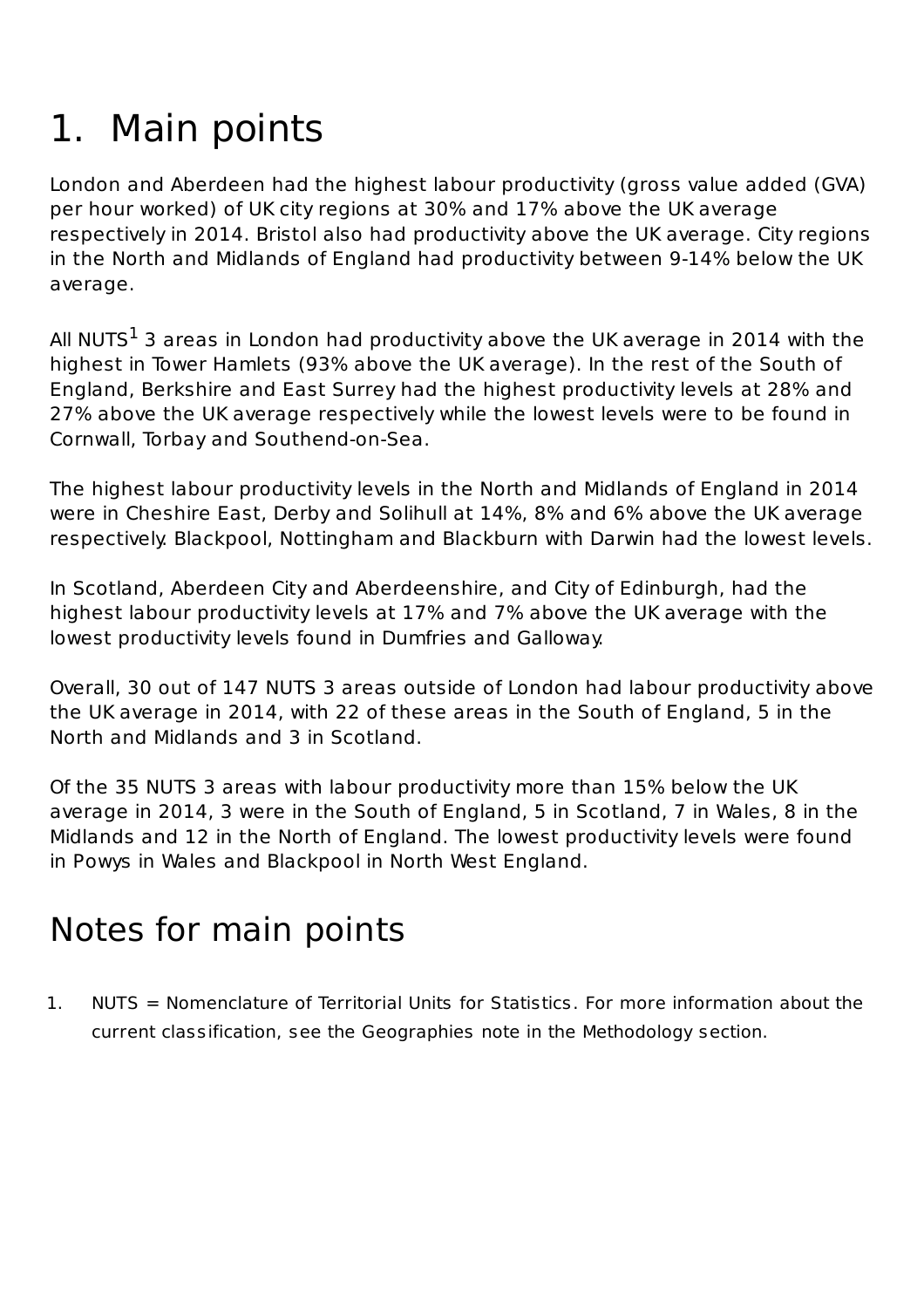# 2. Introduction

This article provides Experimental Statistics $^1$  for 2 measures of labour productivity, GVA per hour worked and GVA per filled job. They are provided for the NUTS2 and NUTS3 subregions of the UK, and for Local Enterprise Partnerships (LEPs) in England. Statistics are also provided for selected UK City Regions.

The data in this report measure labour productivity. Labour productivity measures the amount of output produced by a unit of labour input. A higher level of productivity means that a higher level of output is being produced per unit of labour input.

Productivity matters because increasing productivity is critical to increasing economic growth in the long run. This follows from the fact that economic output can only be increased by either increasing the amount of inputs or by raising productivity. Increasing productivity is, therefore, an important aim for both national and local economies. As shown in the "Results" sections in this report, there is currently a wide spatial divergence in levels of productivity between different subregions.

The preferred measure of labour productivity is GVA per hour worked, and the text in this article focuses on this measure. Data are also available in the datasets for GVA per filled job.

For users interested only in a brief summary of the main results, the article is structured to include these summaries upfront. For those who wish to examine the data in more detail, the 2 sections "interpreting the data" and "methodology" both aim to provide useful information to help users understand and get the most from the data that are available in the attached datasets.

In addition, users may be interested to note that some limited data for an alternative measure of productivity, one that excludes rental income from total GVA, has also been provided. Further details of this measure, and a discussion of the reasons for its inclusion, are included in the relevant results and methodology sections.

# Notes for introduction

1. For more information about Experimental Statistics, see the guide on our website.

# 3. Results by NUTS2 subregions and city regions.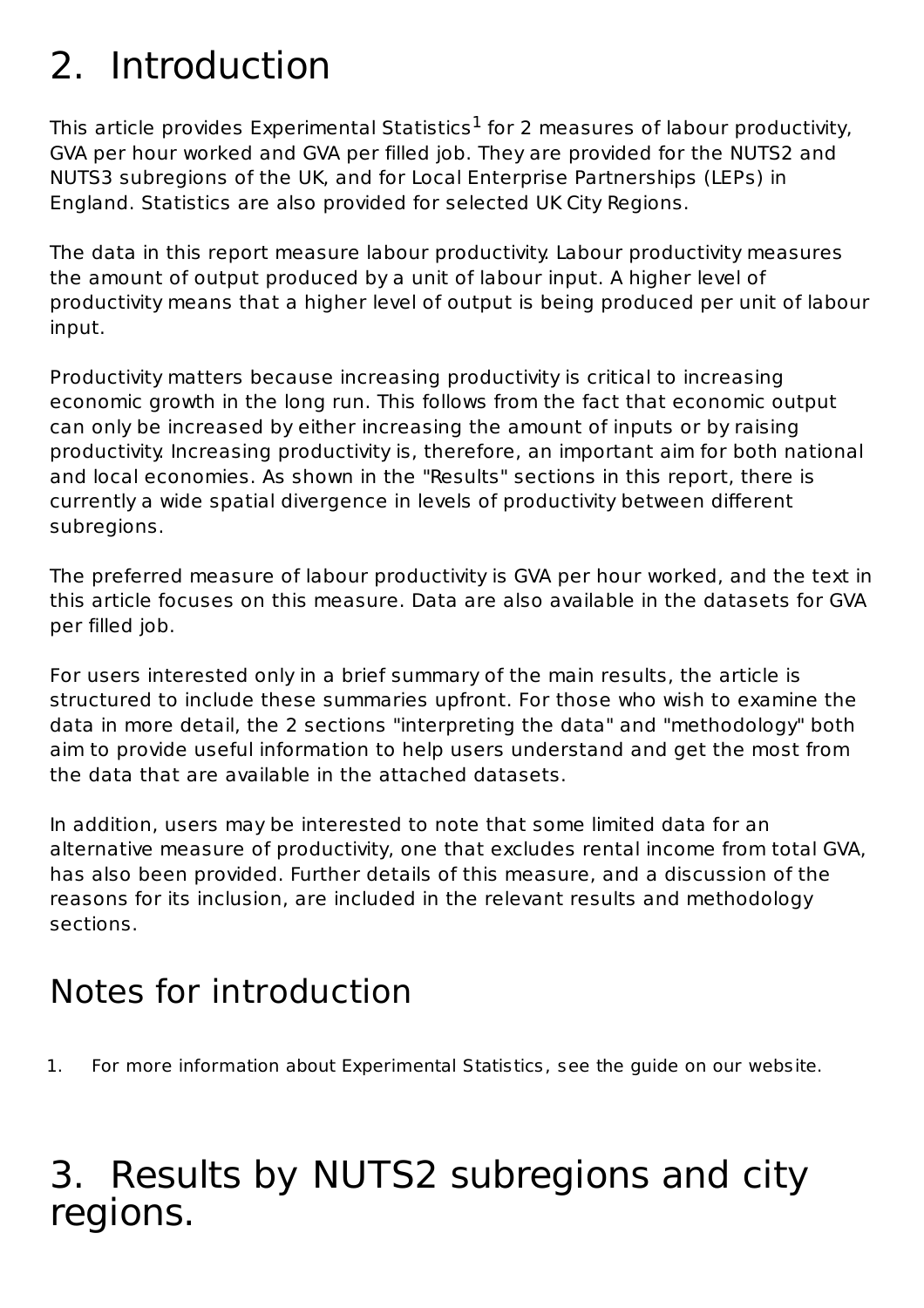This section presents the main results of the labour productivity estimates for the 40 NUTS2 subregions of the UK, focusing on estimates of nominal GVA per hour worked. Productivity calculations for selected UK city regions based on the same indicator are also provided. All data have been smoothed based on a weighted average of up to 5 years data (see methodology section for more information).

#### **Figure 1: GVA per hour worked - highest ranking UK NUTS2 subregions, 2014**

**UK**



**Source: Office for National Statistics**

All 5 NUTS2 subregions in the Greater London area ranked among the 10 most productive in the UK in terms of GVA per hour worked. They all registered productivity levels above the UK average. Inner London East showed the highest productivity level, with a GVA per hour worked around 38% higher than the UK average. This was followed by Inner London West with a marginally smaller productivity level. Berkshire, Buckinghamshire and Oxfordshire was the first NUTS2 area outside Greater London to rank among the 10 most productive areas in UK, with productivity 18% above average. This was followed by North Eastern Scotland with a slightly smaller productivity level. Overall, only 11 out of the 40 NUTS2 subregions had productivity levels above the UK average.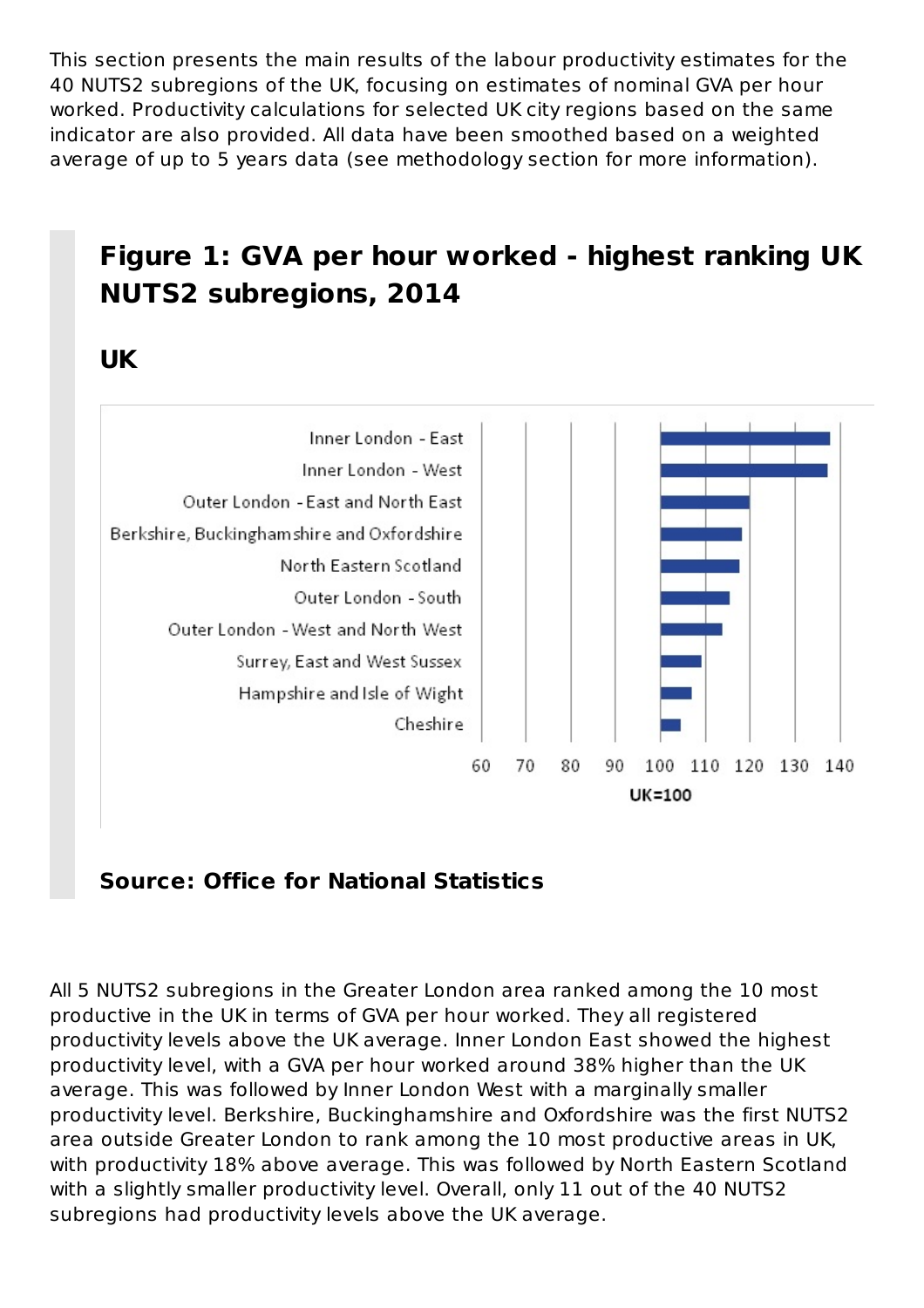#### **Figure 2: GVA per hour worked - lowest ranking UK NUTS2 subregions, 2014**

**UK**



#### **Source: Office for National Statistics**

Figure 2 shows the NUTS2 regions with the lowest labour productivity levels. Each had productivity at least 12% below the UK average. Most of the places with the lowest productivity levels were more rural areas of the country, for example, Cornwall and Isles of Scilly and West Wales and The Valleys. However, there are also some predominantly urban areas shown in Figure 2 including South Yorkshire and West Midlands.

Figure 3 provides labour productivity for selected UK city regions in 2014. City regions are of particular policy interest at the present time. In England, a number of city region areas have been granted increased devolution powers over the past 18 months, while in Scotland and Wales city deals have been agreed between some city regions and the UK government. Therefore, whilst it should be noted that there is no official city regions geography for the UK, the list of areas included (and the boundaries chosen) in Figure 3 are as close as possible to those used in the recent devolution and city deal agreements. Where no deal has been made to date, the boundaries reflect those in combined authority proposals, or in discussions occurring locally around greater joint working.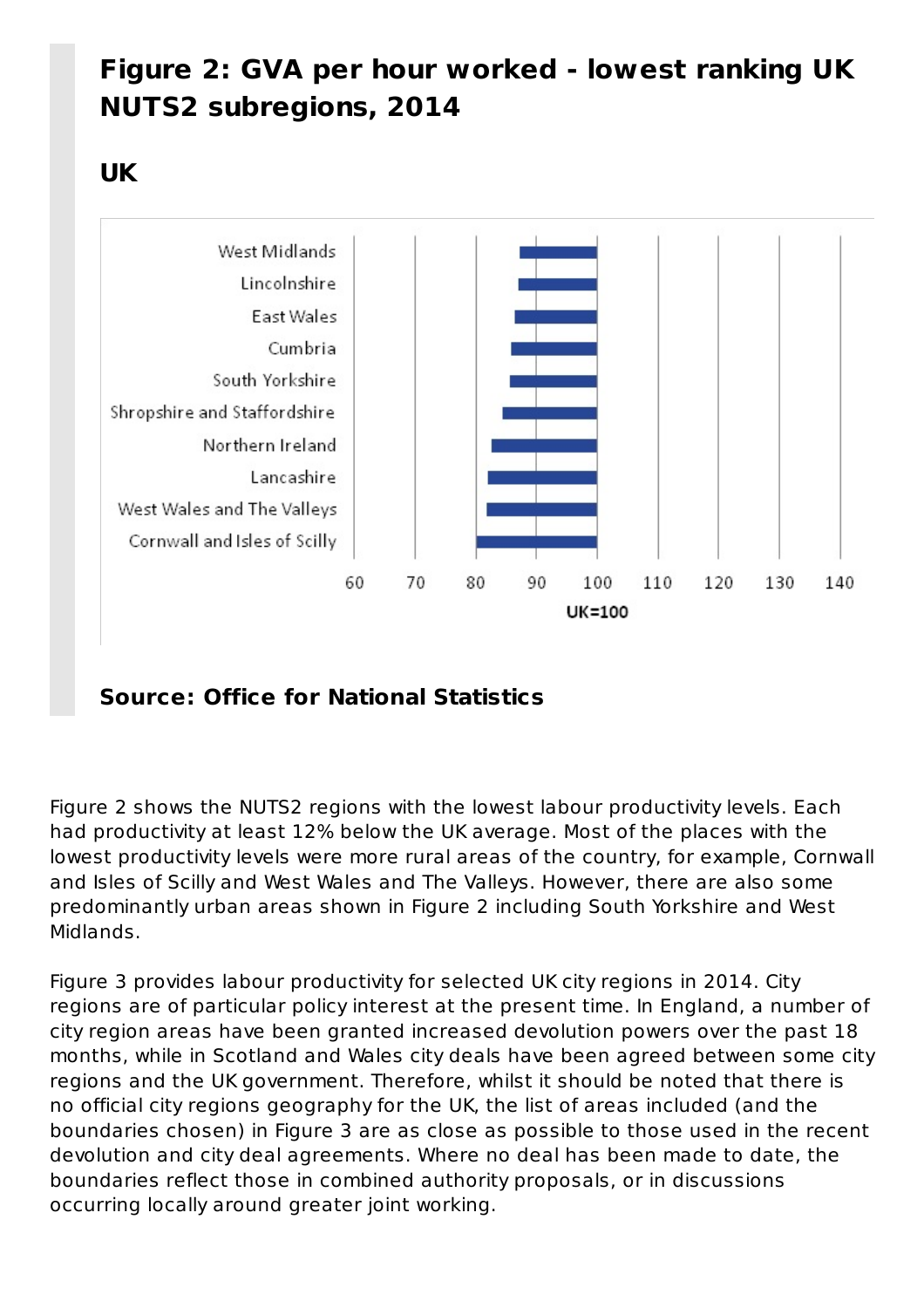#### **Figure 3: GVA per hour worked - City Regions, 2014**



**Source: Office for National Statistics**

Confirming the high productivity performance of London, Greater London was the top performer in 2014, with a productivity almost 30% above the UK average. This was followed by the Aberdeen city region with productivity around 17% above average. Bristol and Edinburgh city regions both had productivity close to the UK average. Elsewhere, the city regions had productivity between 7 and 14% below the UK average. Sheffield City Region had the lowest productivity, with productivity 14% below the UK average, while West Midlands had productivity 13% below the UK average.

# 4. Results for England, Scotland, Wales and Northern Ireland by NUTS3 subregions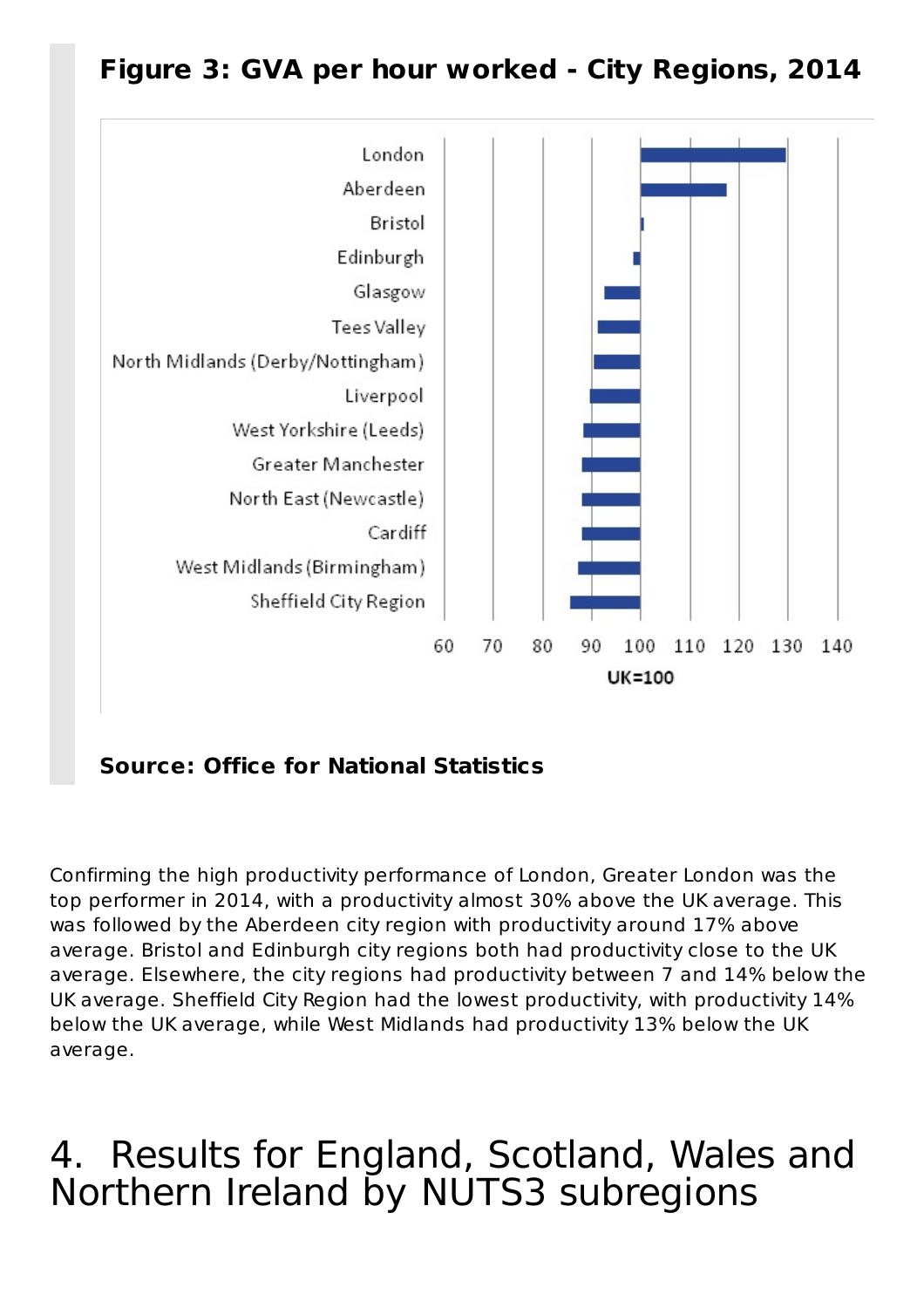This section presents the results of the labour productivity estimates for England, Scotland, Wales and Northern Ireland by NUTS3 subregions. Results for England are presented separately for London, the rest of the South of England, the Midlands and the North to provide a more detailed account of labour productivity levels. Except for Northern Ireland, the labour productivity estimates refer to 2014 and focus on nominal GVA per hour worked as the preferred subregional labour productivity measure. For Northern Ireland, the productivity estimates are based on nominal GVA per job filled in 2013 $^{\tt l}$ . In all cases, the data have been smoothed based on a weighted moving average of up to 5 years data (see methodology section for more information).

# Results for London

Figure 4 shows the NUTS3 subregions in the Greater London area with the highest and lowest productivity levels.

#### **Figure 4: GVA per hour worked - London - highest and lowest ranking NUTS3 subregions, 2014**

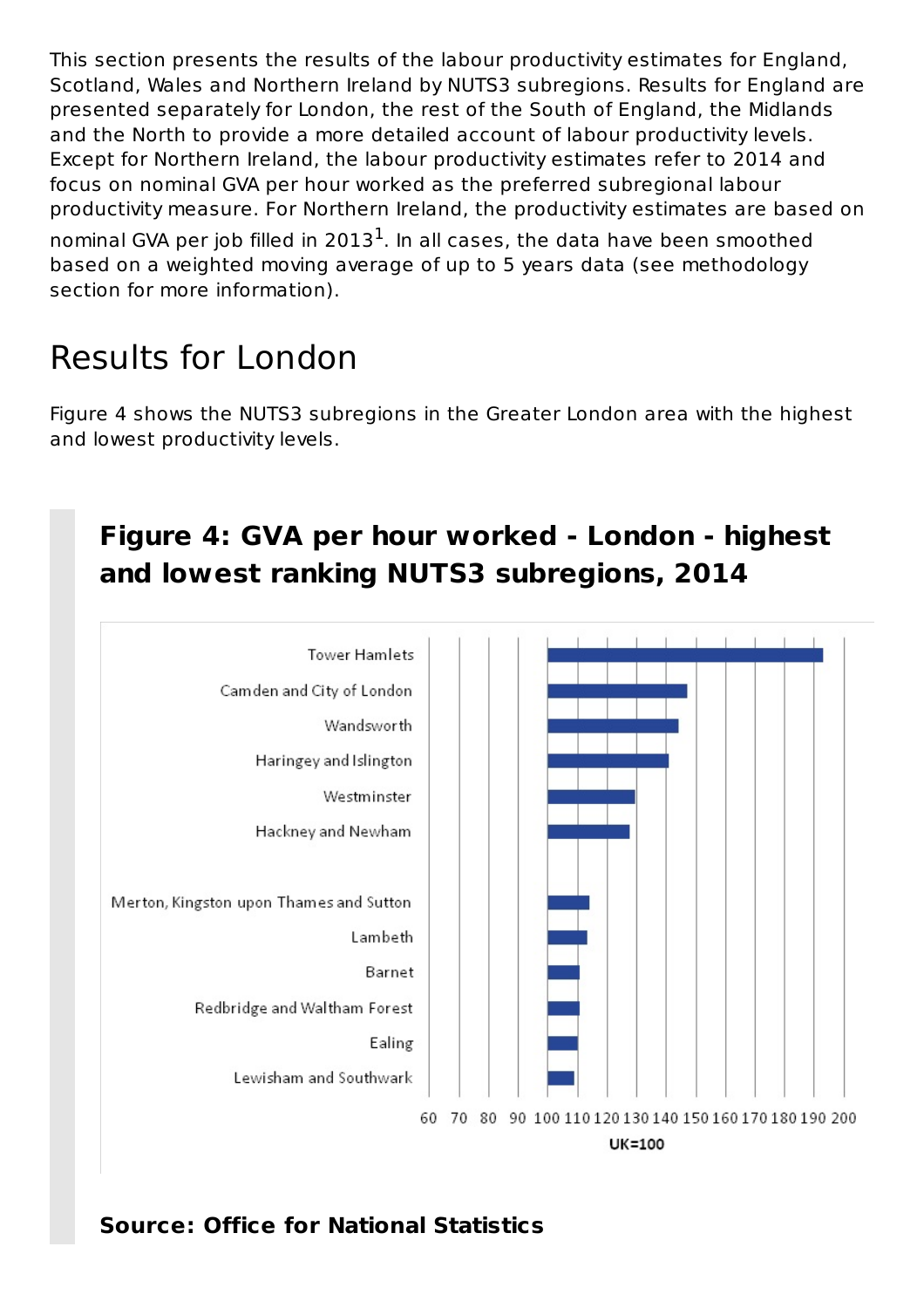All NUTS3 subregions in the Greater London area displayed productivity levels above the UK average. The highest level was reached by Tower Hamlets, with almost twice the average UK productivity (93% above UK average). This was followed by Camden and the City of London, with a productivity level 47% above the UK average. The productivity of these two NUTS3 subregions was also the highest in the UK. At the lower end of the productivity spectrum shown in Figure 4, the levels ranged from a minimum of around 9% above UK average in Lewisham and Southwark to around a maximum of 14% above average in Merton, Kingston upon Thames and Sutton.

It should be noted that the very high productivity levels in the Greater London region lead to a skewed distribution of productivity levels across the UK such that relatively few subregions have productivity levels above the UK (mean) average. In 2014, just 51 out of 168 NUTS3 subregions across England, Scotland and Wales had a GVA per hour worked above the UK average, of which 21 were in London.

Given the skewed nature of the distribution, it is worth considering how the productivity level of the mid-ranking (median) subregions compares with the UK average. In 2014, the subregions occupying the middle position in the NUTS3 productivity ranking had a GVA per hour worked of around 92% of the UK average; that is, a productivity level that was 8% below the UK average.

### Results for the South of England (excluding London)

Figure 5 shows the highest and lowest levels of productivity in the NUTS3 subregions in the South of England (excluding London), which takes in the subregions in the South East, South West and East of England regions of England.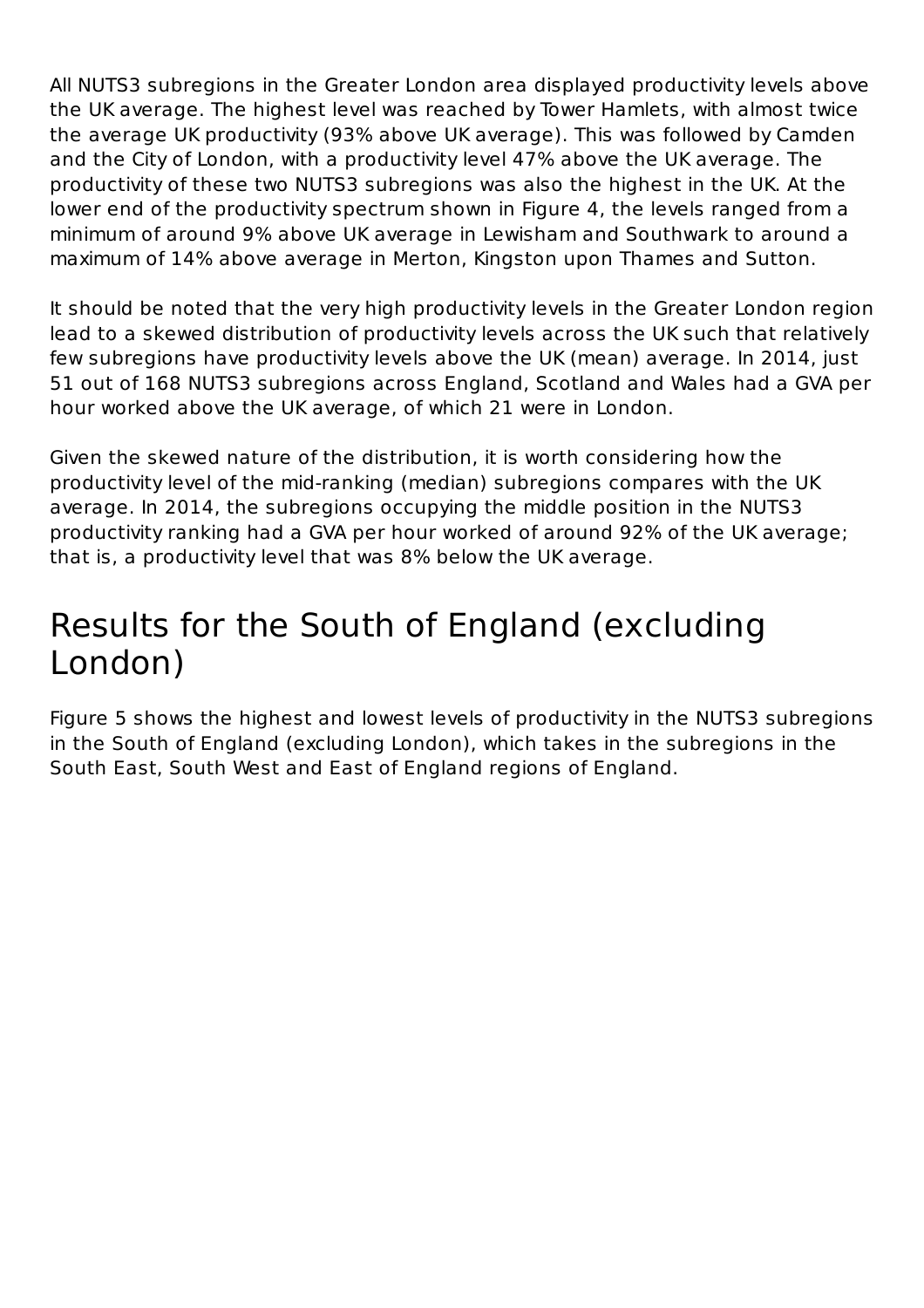#### **Figure 5: GVA per hour worked - South of England (excl. London) - highest and lowest ranking NUTS3 subregions, 2014**



**Source: Office for National Statistics**

Productivity levels well above the UK average also occurred in the most productive areas of the South of England outside Greater London. Berkshire and East Surrey both displayed productivity levels around 27 to 28% above UK average, the highest levels outside of London. Overall, 22 out of 49 NUTS 3 subregions in the South of England had productivity above the UK average.

The lowest labour productivity levels in 2014 in the South of England were generally in rural or coastal areas. The lowest was in Cornwall and Isles of Scilly, followed by Torbay and Southend-on-Sea.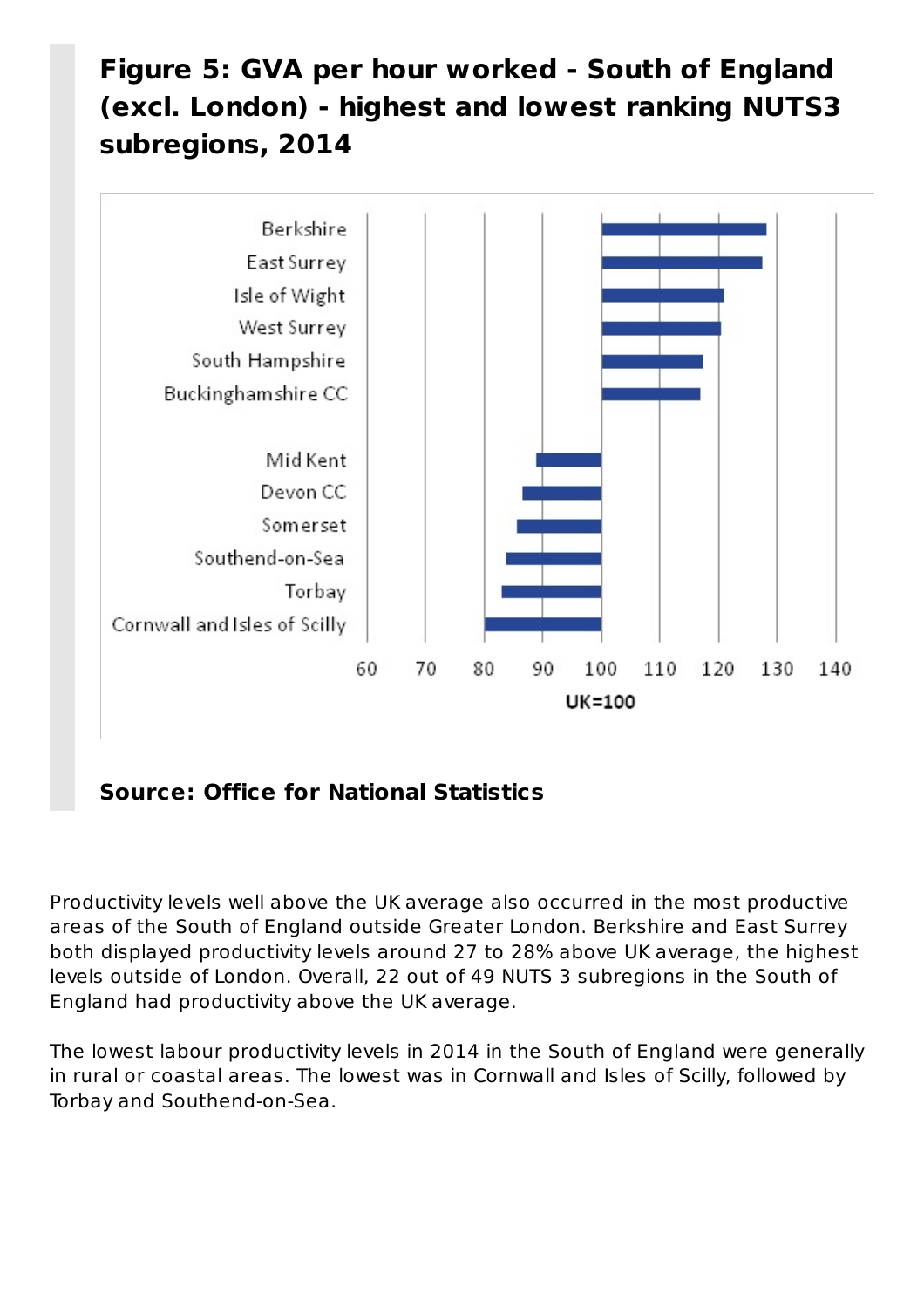One issue to note in Figure 5 is that the data for Isle of Wight suggests a higher level of productivity than might be expected. This is a result of the impact of rental incomes on the calculation of GVA, and the fact this has a much larger impact on Isle of Wight than other areas. Please see the alternative results section of this article for further information on this issue.

### Results for the Midlands

Figure 6 shows the NUTS3 subregions with the highest and lowest productivity in the Midlands, comprising the West Midlands and East Midlands regions.

#### **Figure 6: GVA per hour worked - Midlands - highest and lowest ranking NUTS3 subregions, 2014**



**Source: Office for National Statistics**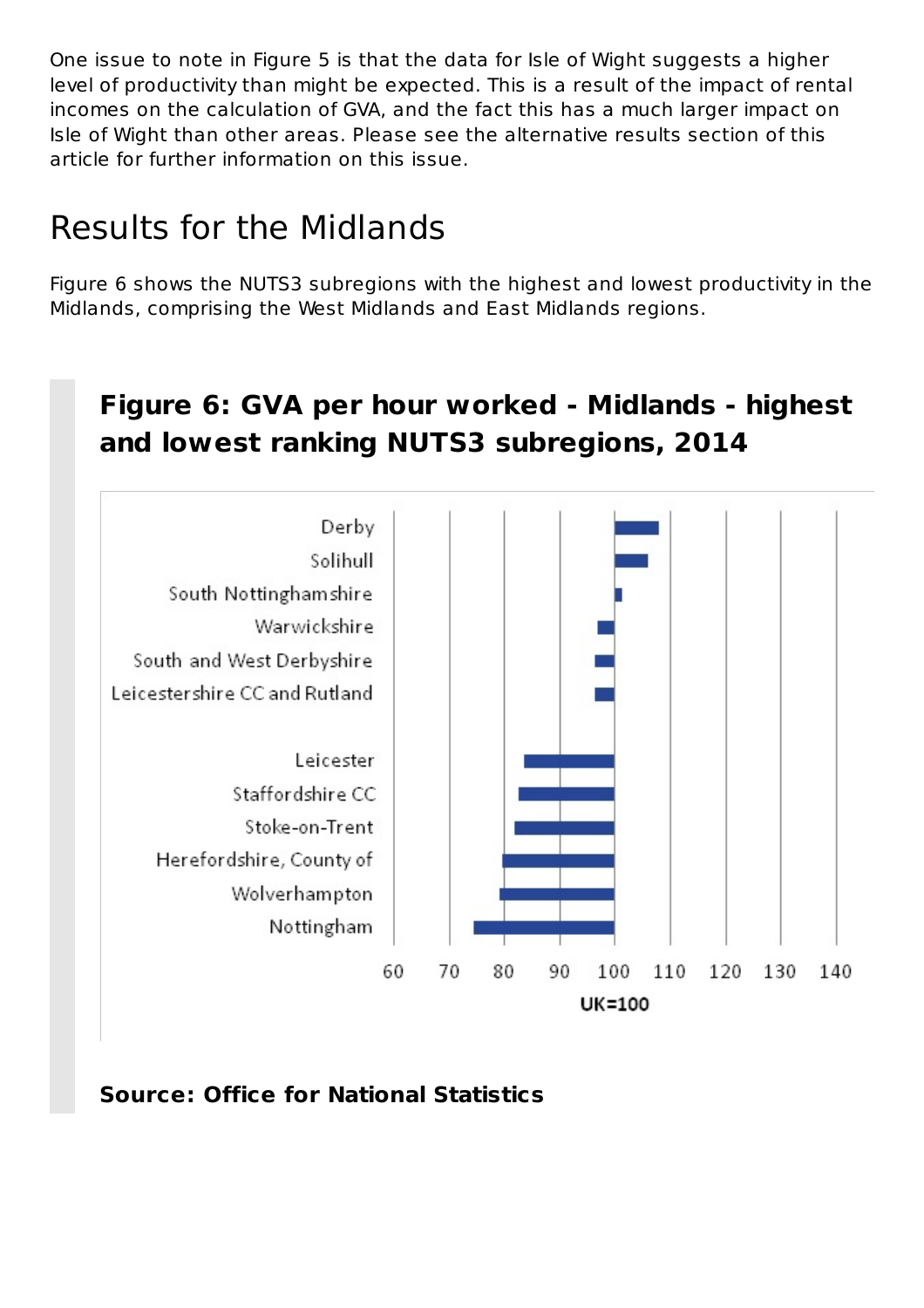In the Midlands, there were 3 NUTS3 subregions with productivity levels above the UK average in 2014. Derby had the highest productivity level, 8% above the UK average. This was followed by Solihull, 6% above the UK average. At the other end of the distribution, productivity levels of at least 20% below the UK average were registered in Nottingham, Wolverhampton and the County of Herefordshire.

### Results for the North of England

Figure 7 shows the NUTS3 subregions with the highest and lowest productivity in the North of England, comprising the North West, North East and Yorkshire and The Humber regions.

#### **Figure 7: GVA per hour worked - North of England highest and lowest ranking NUTS3 subregions, 2014**



**Source: Office for National Statistics**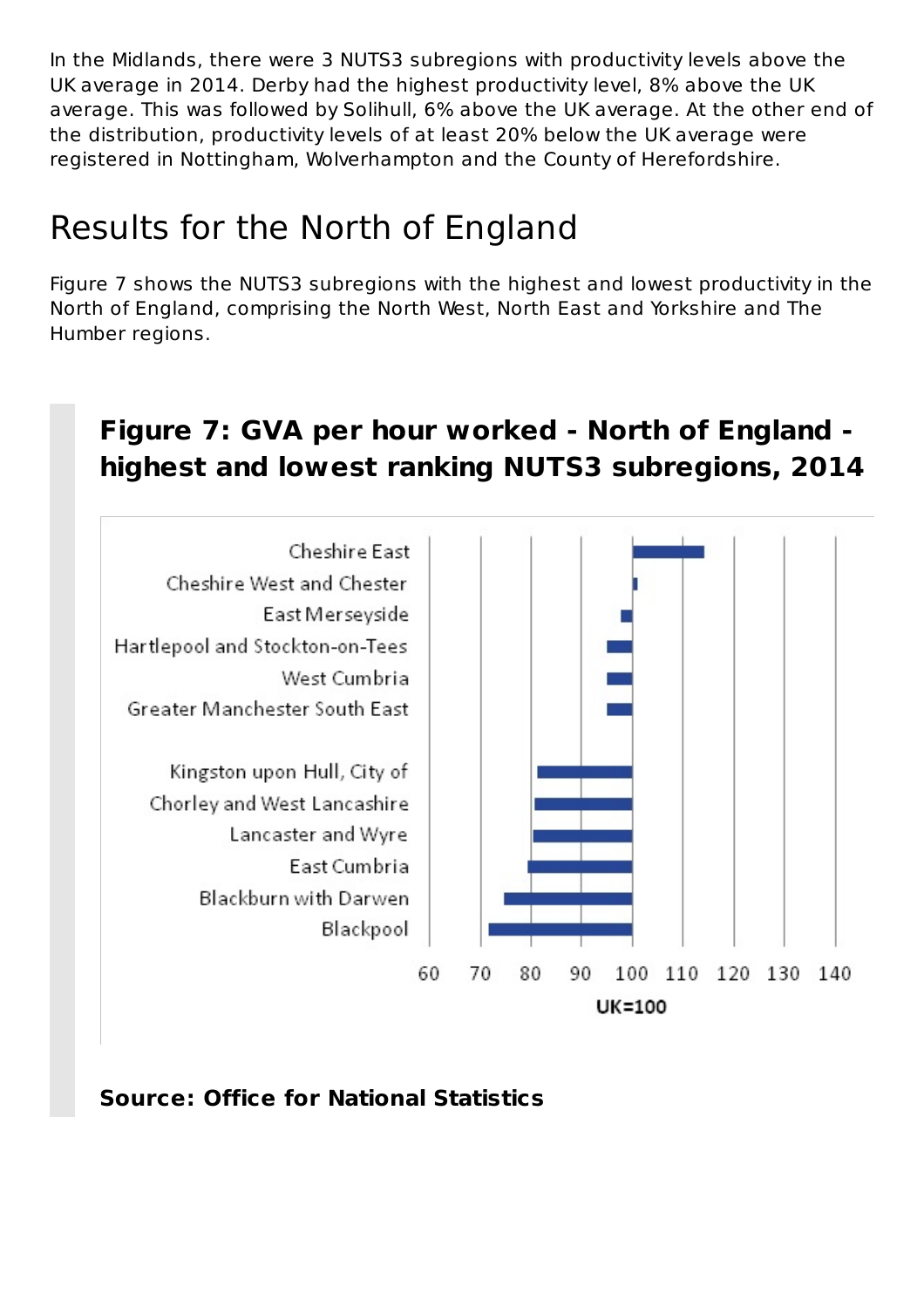With the highest labour productivity in the North of England, Cheshire East achieved a productivity level of 14% above the UK average in 2014. This is followed by Cheshire West and Chester, with productivity marginally above the UK average. All other best performing NUTS3 regions presented in the chart had productivity levels below the UK average. The lowest productivity performance was recorded in North West subregions, with productivity levels at least 20% below the UK average for Blackpool, Blackburn with Darwen and East Cumbria.

### Results for Scotland

Figure 8 shows the productivity ranking of NUTS3 subregions for Scotland focusing on the subregions with the highest and lowest levels.

#### **Figure 8: GVA per hour worked - Scotland - highest and lowest ranking NUTS3 subregions, 2014**



**Source: Office for National Statistics**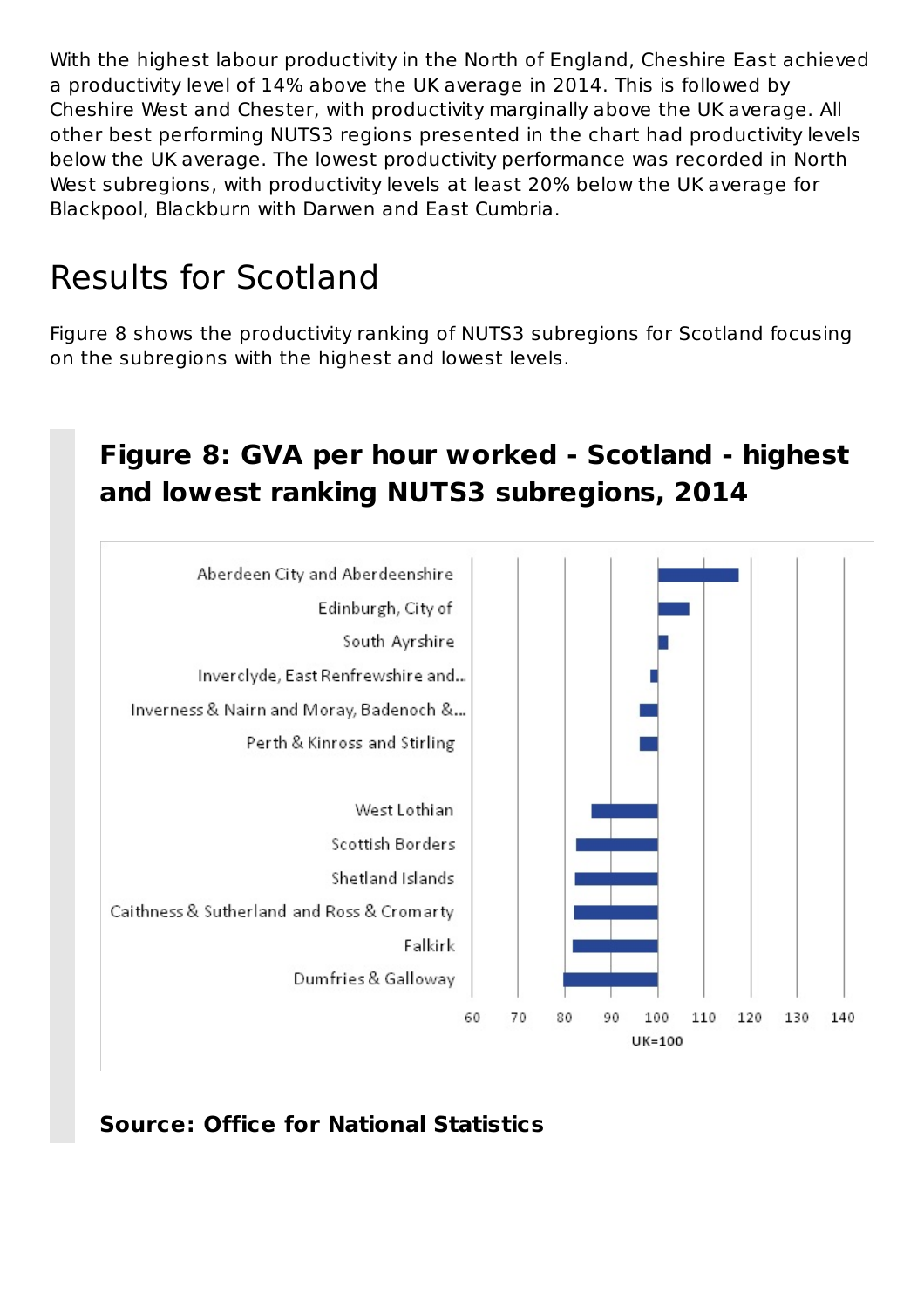In Scotland, Aberdeen City and Aberdeenshire registered the highest productivity level in 2014, 17% above the average for the UK. The City of Edinburgh followed in the ranking, 7% above the UK average. Dumfries & Galloway had the lowest estimated productivity level, just 20% below the average for the UK.

# Results for Wales

Figure 9 shows the ranking of productivity levels for all NUTS3 subregions in Wales.

#### **Figure 9: GVA per hour worked - Wales - NUTS3 subregions, 2014**



**Source: Office for National Statistics**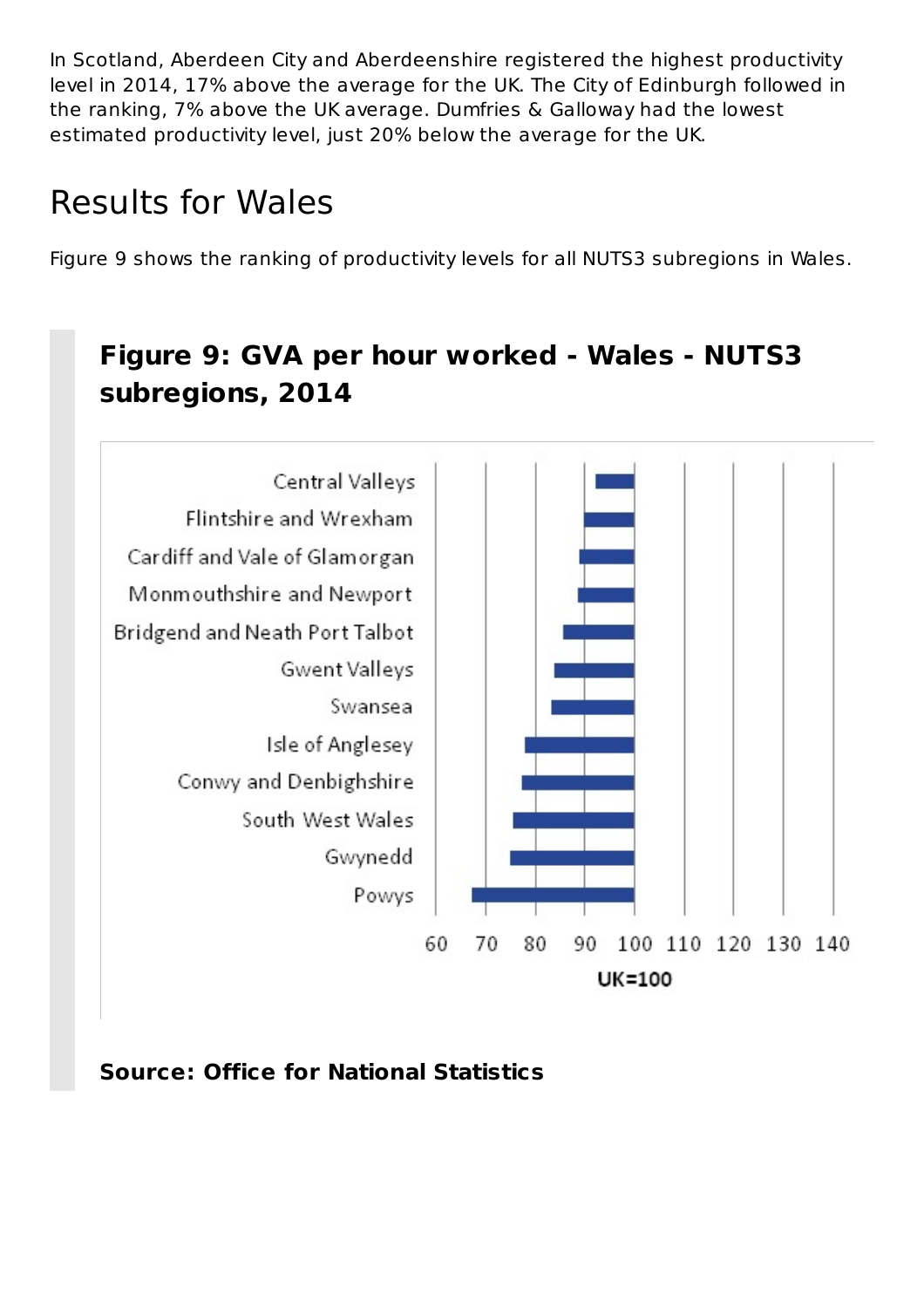Productivity levels in all NUTS3 subregions in Wales were below the average for the UK. The NUTS3 subregion with the highest level of labour productivity was Central Valley, with productivity 8% below the UK average. Flintshire and Wrexham, Cardiff and the Vale of Glamorgan, Monmouthshire and Newport all displayed levels of productivity around 10 to 12% below the UK average. The lowest performance was the rural subregion of Powys, with a level 33% below the UK average, the lowest level in the UK.

# Results for Northern Ireland

Figure 10 shows the ranking in productivity levels for all NUTS3 subregions in Northern Ireland. Unlike all other productivity measures in this article which are based on nominal GVA per hour worked, data for Northern Ireland are available only as GVA per filled job, with the latest data available for 2013.

# **Figure 10: GVA per filled Job - Northern Ireland - NUTS3 subregions, 2013 Belfast Fast of Northern Ireland** Outer Belfast West and South of Northern Ireland North of Northern Ireland 60 70 80 90 100 110 120 130 140 UK=100

**Source: Office for National Statistics**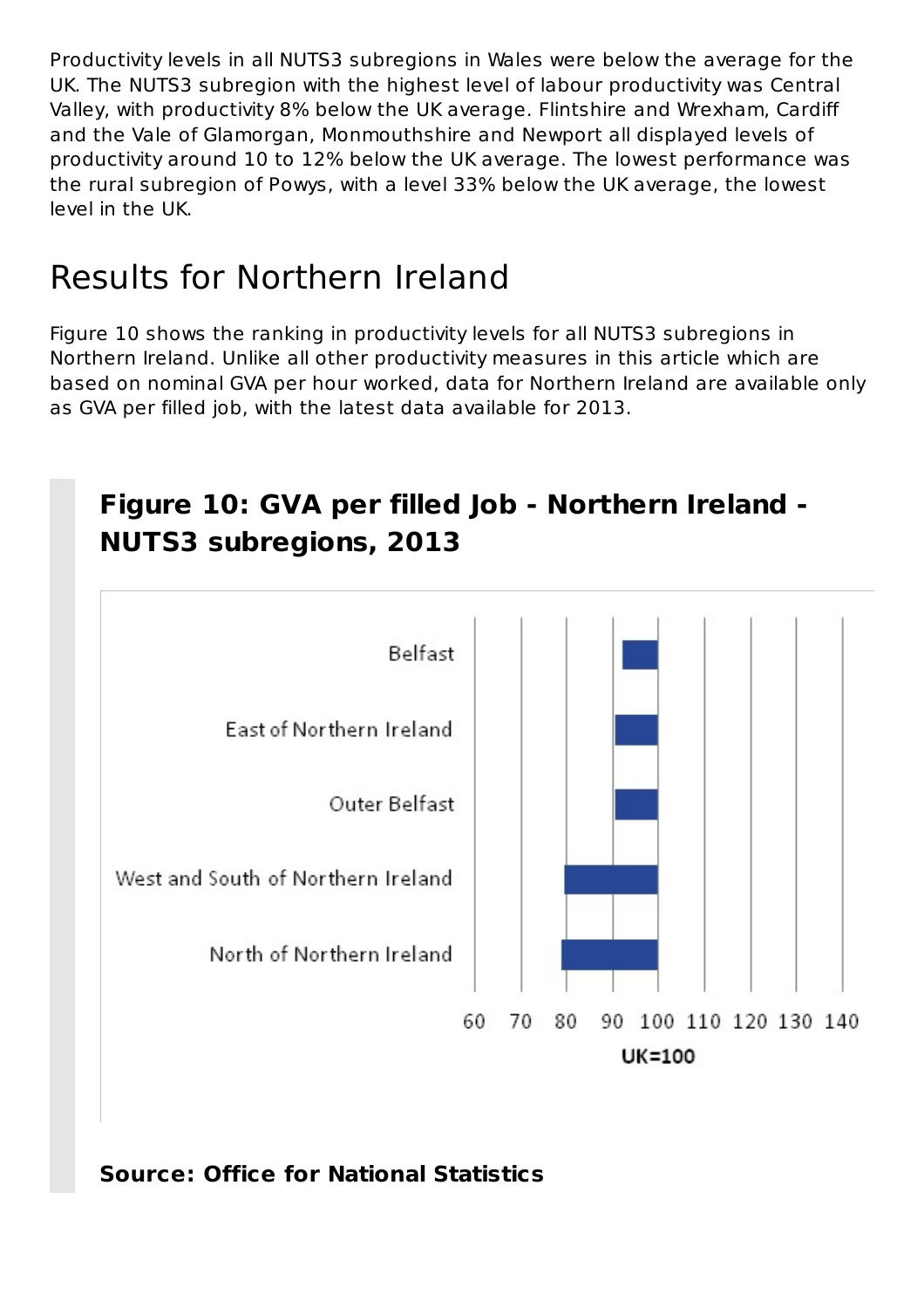Productivity measured as nominal GVA per filled job shows that all NUTS3 subregions in Northern Ireland ranked below the UK average in 2013. The strongest performance was recorded in Belfast, with productivity levels around 8% below the UK average. The North of Northern Ireland was the weakest performing subregion, with productivity around 21% below UK average.

### Notes for Results for England, Scotland, Wales and Northern Ireland by NUTS 3 subregions

1. GVA per hour NUTS 3 data for Northern Ireland are not available. Data are available for GVA per job filled.

# 5. Results by Local Enterprise Partnerships

Local Enterprise Partnerships (LEPs) are partnerships in England between local authorities and businesses. They were created in 2011 and their role is to help shape local economic priorities and undertake activities to encourage local economic growth and the creation of jobs. There are 39 LEPs. Every local authority in England belongs to at least one LEP. However, some local authorities belong to more than one LEP.

Figure 11 shows the highest and lowest productivity levels for LEPs based on nominal gross value added (GVA) per hour worked for 2014.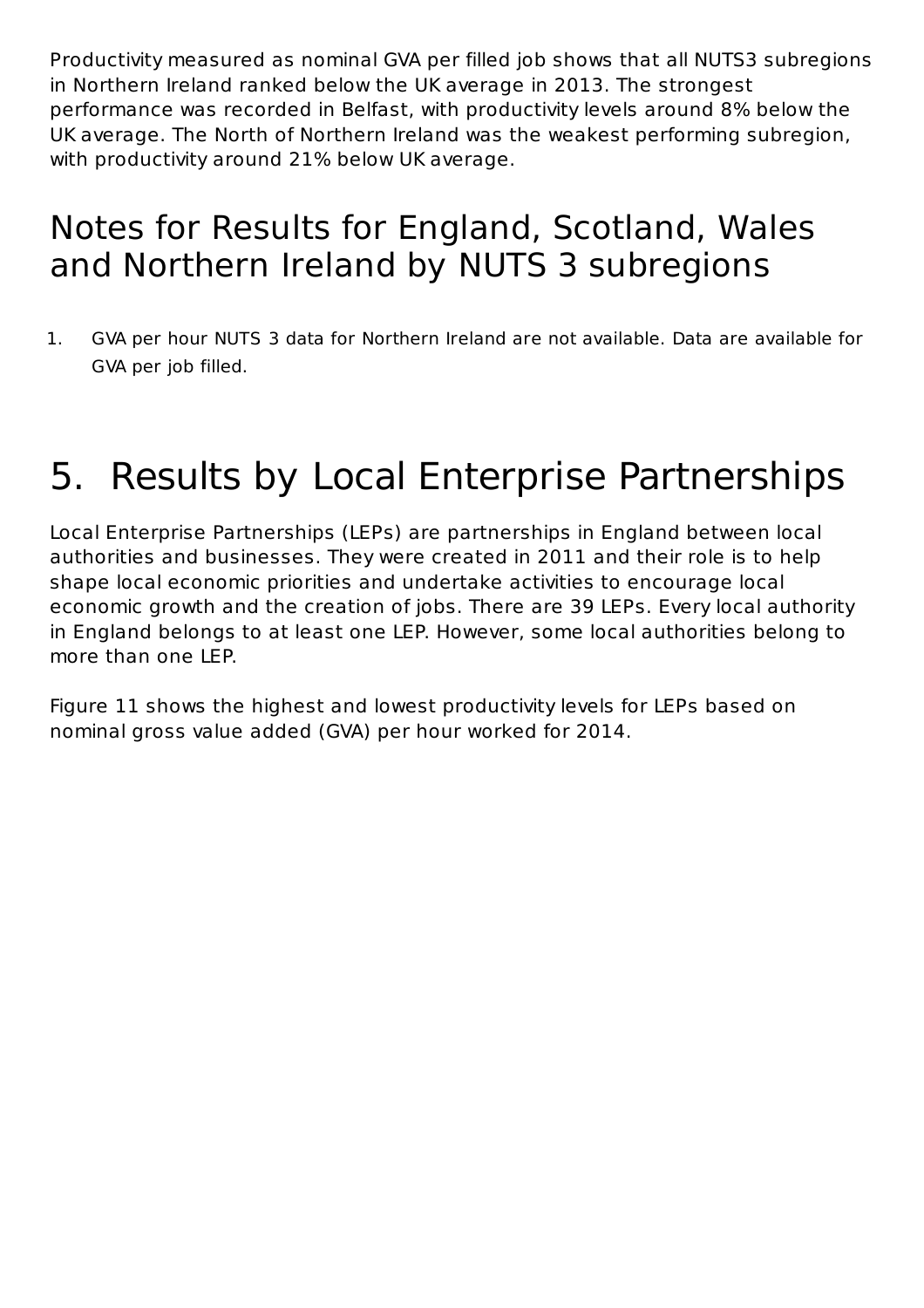#### **Figure 11: GVA per hour worked - highest and lowest ranking LEPs, 2014**

#### **England**



#### **Source: Office for National Statistics**

In 2014, London was the LEP with the highest productivity, almost 30% above the UK average. The London LEP was followed by Thames Valley Berkshire, with a slightly smaller productivity level of around 28% above the UK average. Thames Valley Berkshire has a specialism in the "Information and Communication" sector of the UK economy and this is likely to be a factor behind its strong productivity performance.

It is notable that the 6 top performing LEPs shown in Figure 11 were located within the regions of the Greater South East (East of England, South East, and London). In total, there were 12 LEPs with GVA per hour worked above the UK average.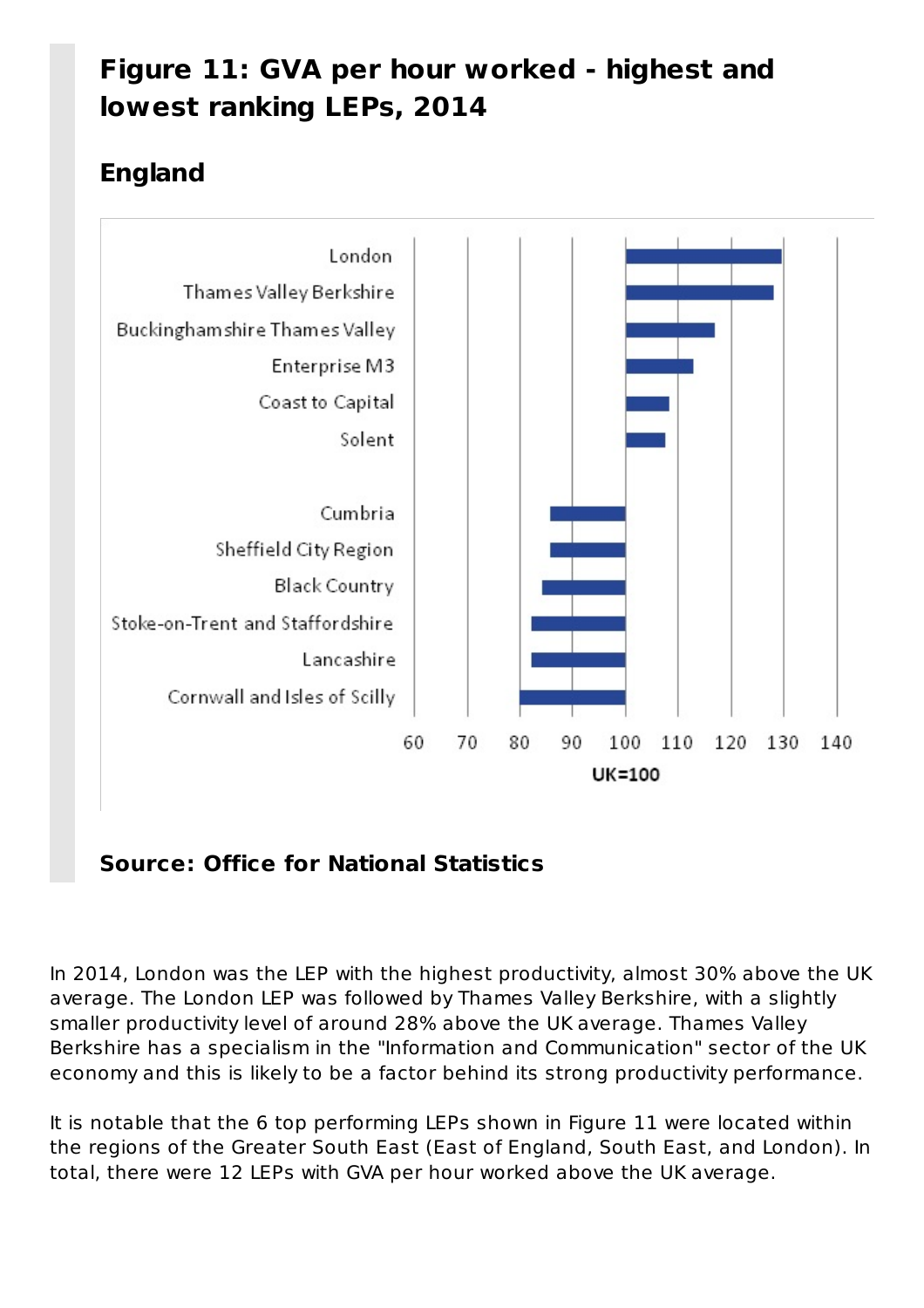All 6 LEPs with the lowest GVA per hour worked shown in Figure 11 had GVA per hour worked at least 14% below the UK average. Cornwall and Isles of Scilly had the lowest productivity, ranking 20% below the UK average. This was followed by two LEPs in the North West of England, namely Lancashire and Stoke-on-Trent and Staffordshire.

# Alternative results excluding rental 6.income

All productivity calculations presented in this article to date adopt total gross value added (GVA) as measure of output. However, it can be argued that not all GVA components are equally relevant when assessing labour productivity, with some elements of GVA not directly related to the input of labour. In particular, rental values, such as those for owner-occupied dwellings, could be excluded from total GVA to obtain a measure of output more closely related to the measurable labour input.

This section briefly assesses the impact on labour productivity from excluding rental income from the calculations. This should be considered as a preliminary analysis and aims to inform you about the impact that rental income has on productivity calculations. We would be interested to receive your feedback as to whether you are interested in this approach being taken further in subsequent subregional productivity releases.

Figure 12 shows the NUTS3 subregions for which exclusion of rental income has the strongest impact in either increasing or decreasing labour productivity estimates compared with the Total GVA per hour worked data presented in the rest of this article.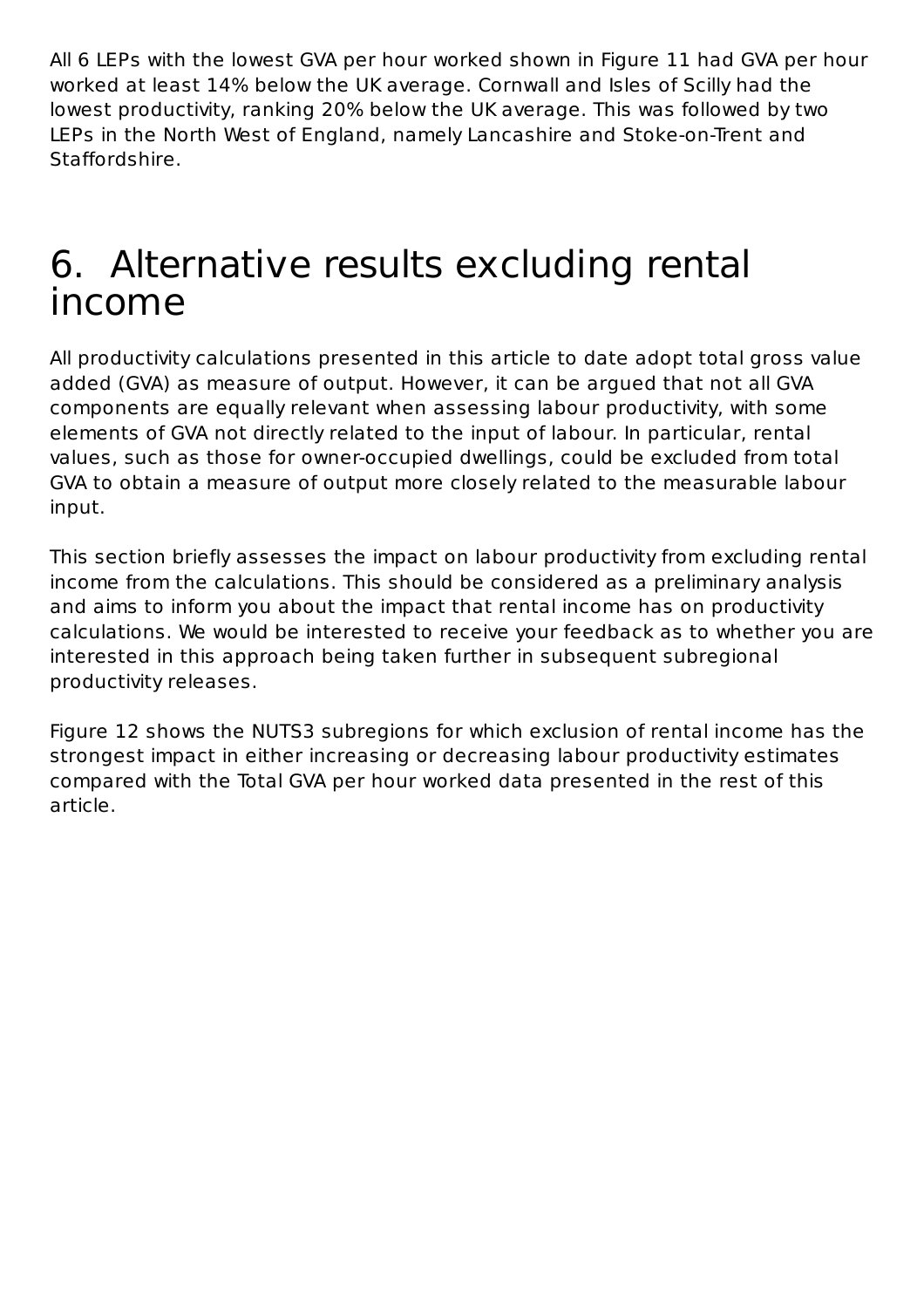#### **Figure 12: NUTS 3 subregions with largest and smallest productivity changes when excluding rental income from GVA**

#### **GB**



**Source: Office for National Statistics**

Figure 12 shows that the Isle of Wight experienced the strongest reduction in productivity level when excluding rental income, declining from 21% above UK average to around 9% below average. This leads to a drop in the UK productivity ranking for the Isle of Wight from the 12th to the 92nd position (out of 168). This large change in the Isle of Wight (and also in Breckland and South Norfolk) arises from a low home occupancy ratio (population per dwelling) in these areas. A mix of an elderly population and holiday homes mean that there is a relatively high number of homes in these areas relative to population and this leads to relatively high rental incomes in the GVA calculations for these areas relative to others in the UK. Excluding rental income from the calculations therefore reduces the relative productivity levels in these areas.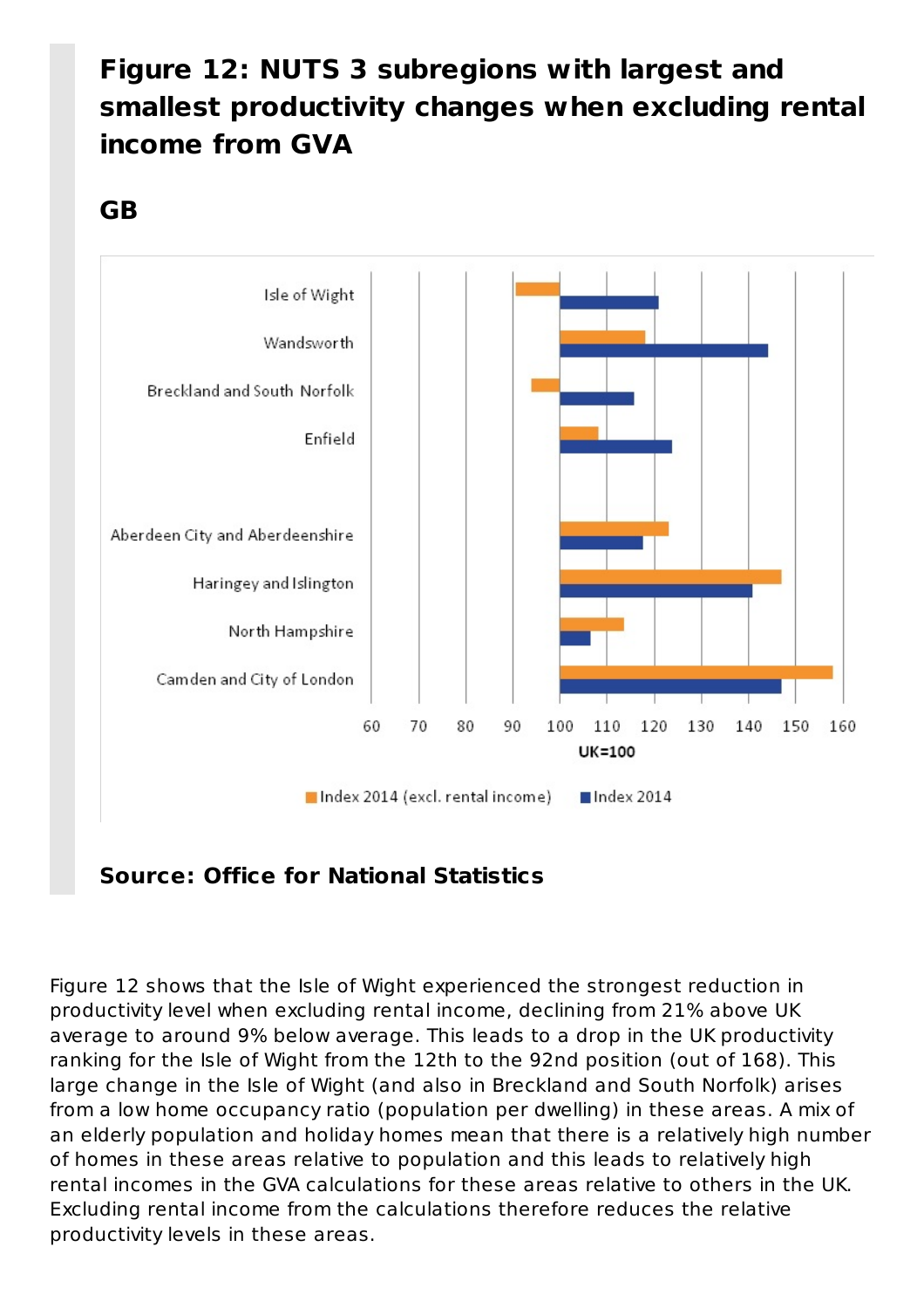Another point to note from Figure 12 is that NUTS3 subregions in London appeared among those most affected in both directions. In particular, Wandsworth and Enfield are among the NUTS3 subregions that experience the largest decrease in productivity index with the removal of rental incomes, whereas Camden and the City of London, and Haringey and Islington are those among the most affected in the opposite direction. Therefore, for the London area, it would be inappropriate to assume a uniform impact on productivity levels from the removal of rental income. In addition, unlike with the Isle of Wight, these changes in productivity levels lead to more moderate variations in productivity ranking. For instance, removal of rental income brings Wandsworth down by 10 positions in the overall UK productivity ranking, while Enfield decreases its relative ranking by 19 positions.

If you wish to investigate this issue in more detail, data are available in the dataset accompanying this article for productivity calculated excluding rental incomes. This data is available for GVA per hour worked data for NUTS 2 and NUTS 3 subregions only. As mentioned above, we would be interested to receive your feedback as to whether you see value in the production of subregional productivity statistics excluding rental incomes and if so, whether this should be in addition to, or as a replacement for, the calculations using the total GVA measure.

# 7. Interpreting the Data

This section discusses some useful information that may be of help to utilise and interpret the data in this release including the accompanying datasets. In particular, it examines:

- 1. The differences, in terms of analysing economic performance, between the labour productivity data in this release and GVA per head data.
- 2. The differences between the 2 labour productivity measures included in this release, namely GVA per hour worked and GVA per filled job
- 3. Using the data in this release for time series analysis.

You may also find it useful to examine the "methodology" section which provides further details on the smoothing process, geographies, data revisions and consistency with our other productivity data.

### 1. Comparison of labour market productivity measures and GVA per head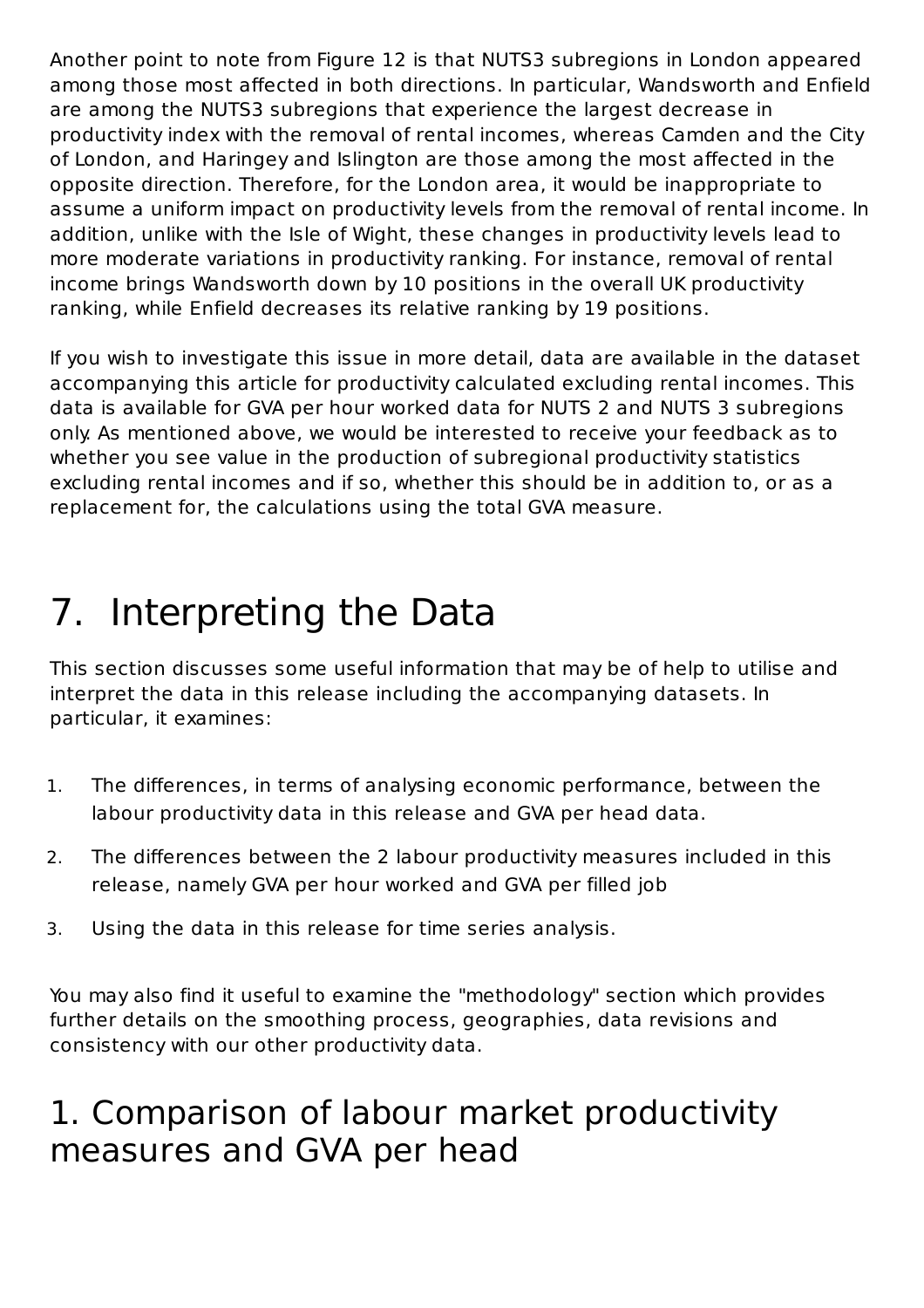GVA per head has historically been, and often still is, used as a catch-all indicator of a subregion's economic performance. However, there are some significant drawbacks to using GVA per head in this manner which are discussed below. Therefore, it is considered better to use a suite of different indicators, including the productivity measures published in this article, when assessing the economic performance of regions and subregions.

GVA per head is calculated as the simple ratio of economic activity in a region divided by the number of people living in that region. At first sight, GVA per head appears to be an appropriate indicator of productivity as it compares the output of a region (GVA) with an input (population). However, there are 2 main limitations in this measure that makes GVA per head unsuitable as a regional productivity measure. Firstly, by including all the residential population and not just those who are in employment, the denominator includes residents who are not directly contributing to GVA. GVA per head is therefore impacted by the share of children, pensioners and others not economically active within a subregion. Secondly, the GVA per head is dividing a workplace-based numerator (GVA) by a residence-based denominator (residential population). This means that this measure does not account for people commuting into and out of a region.

For these reasons, GVA per hour worked and GVA per filled job are the most appropriate measure of regional and subregional productivity. These measures only count the input of those who are directly employed in the production process, rather than the whole population. Additionally, they provide a workplace-based labour input denominator to match the workplace-based GVA numerator, thus fully accounting for the impacts of commuting.

The differences in the results between subregional labour productivity and GVA per head can be very large. This is particularly the case for subregions that have large commuting flows, such as Inner London. In such cases, use of GVA per head can give an unrealistic picture of the subregions relative economic performance.

### 2. Difference Between GVA per Hour Worked and GVA per Filled Job

GVA per hour worked and GVA per filled job can both be used as measures of labour productivity, but these 2 measures are different. GVA per hour worked apportions GVA to the total hours worked by the workforce in the subregion; GVA per filled job apportions GVA to the number of jobs in the subregion.

There will be some small differences between the results for the 2 measures. This occurs because the average of hours worked per job varies from subregion to subregion as a result of differences in labour market structure and working patterns. For example, a subregion with high levels of part-time employment will tend to have lower average hours worked per job.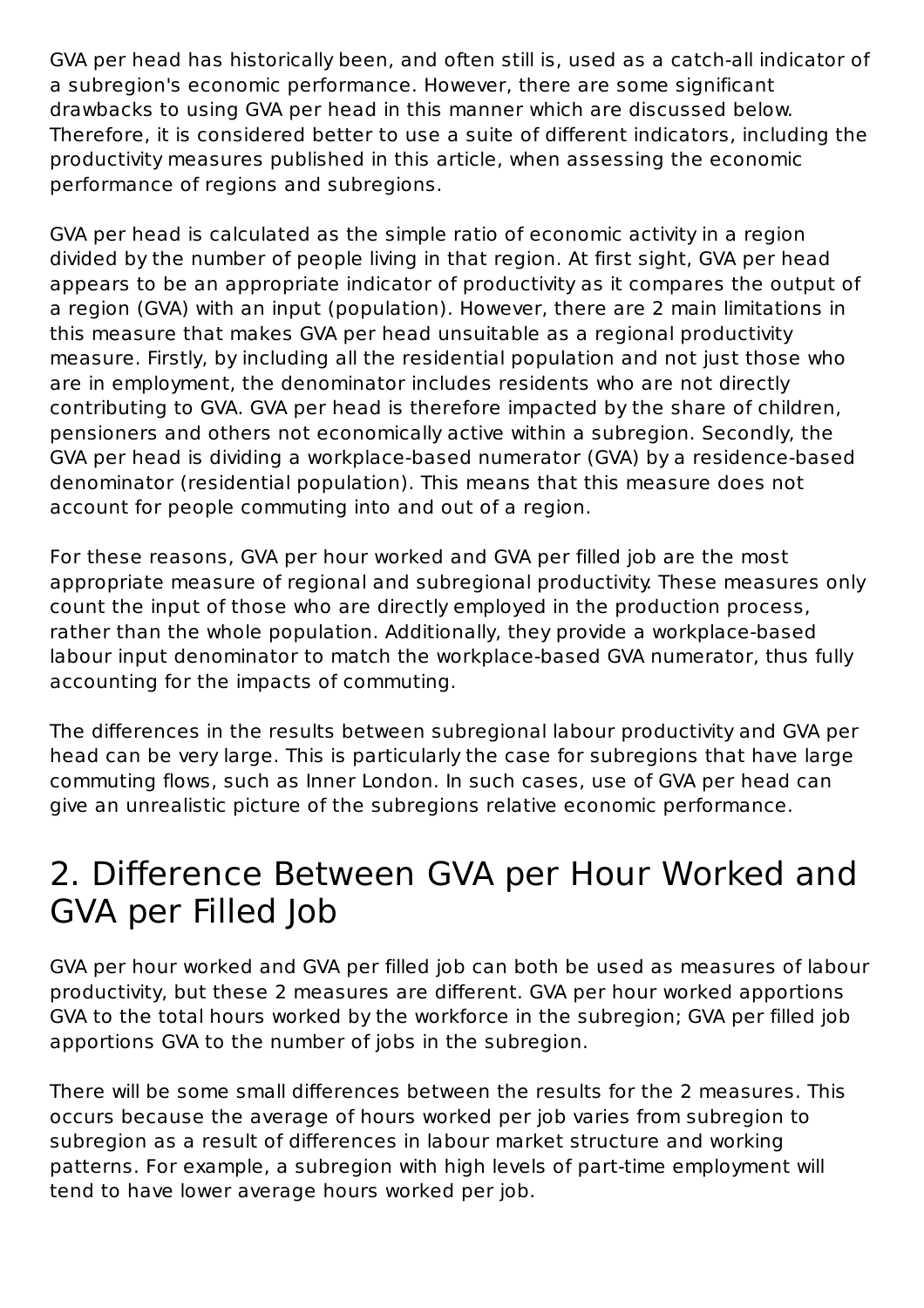GVA per filled job does not take into consideration regional labour market structures or different working patterns, such as the mix of part-time and full-time workers, home workers and job shares. For this reason, GVA per hour worked is a more comprehensive indicator of labour productivity and the preferred measure at subnational level.

Note that GVA per hour worked data are currently available for the period 2004 to 2014 and GVA per filled job data are available for the period 2002 to 2013.

# 3. Time series trend analysis

Data presented in this publication covers a period of up to 11 years and, subject to the caveats detailed below, it is possible to look at the variation in the data over a period of time.

#### **3a. Choice of smoothed or unsmoothed data.**

Caution is needed when carrying out a change over time analysis of the subregional productivity data. Particularly for NUTS3 data, there is volatility in the data that arises from the smaller survey samples inherent within estimates for smaller geographic areas. It is for this reason that smoothed subregional productivity data is presented in this article. The smoothed data reduce the volatility by using weighted data from up to 5 years in producing the estimate for each year.

When using this smoothed data for time-series analysis, examining a particular yearon-year change does not really make sense, because each year's data are already a weighted average of a number of different years. Therefore, to examine a year-onyear change, for example from 2013 to 2014, the only suitable method would be to use the unsmoothed data that are available in the accompanying datasets.

However, because of the volatility of the data, this year-on-year change may well be due to the volatility arising from the sample errors, as opposed to a "true" change in the data. Furthermore, in the absence of confidence intervals for the subregional productivity data, it is very difficult to determine which actually the case is.

In view of this, time series analysis of the subregional productivity data is better done over a longer period of time. Trends over a longer period of time are less likely to be the result of the volatility around any single year estimate and more likely to be showing a change in the economic performance of the subregion. Such a trend should show up in the smoothed data, as well as the unsmoothed data, so using the smoothed data is appropriate when considering the trend over the full data time series.

#### **3b. Interpreting data in index form.**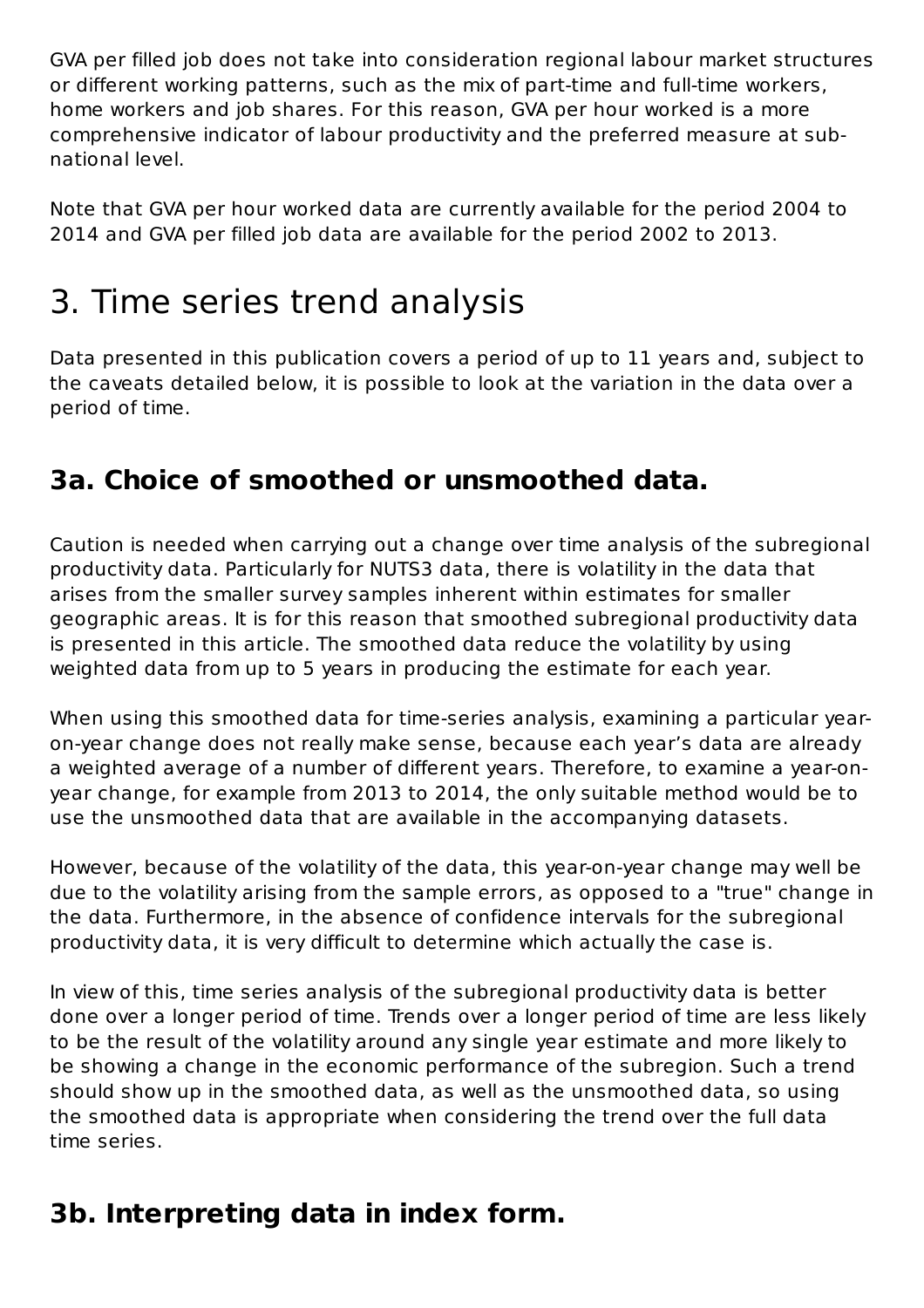When looking at changes over time, it is also important to keep in mind that the productivity data in this article are presented as indices rather than the actual GVA per hour worked or GVA per filled job. The productivity index shows how well a subregion has performed compared with the rest of the UK, that is, the UK average. Therefore, a decrease in the productivity index number of a subregion does not necessarily mean that the subregion's productivity has decreased in actual terms; it rather means that the subregion has performed relatively worse than the rest of the UK over the period. In other words, its actual productivity level may have improved, but at a slower rate than the UK overall, thus declining relative to the UK=100 index. Similarly, an increase in the productivity index number means that the subregion has performed better than the rest of the UK. Data on actual GVA per hour worked or GVA per filled job is available in the datasets if you wish to examine the data directly.

# 8. Methodology

The subregional productivity data in this article have been compiled to be consistent with the regional productivity data published in our Labour Productivity Statistical Bulletin

(http://www.ons.gov.uk/employmentandlabourmarket/peopleinwork/labourproductivity /bulletins/labourproductivity/q32015) on 23 December 2015.

We produce both regional and subregional productivity measures on a nominal basis only. In other words, there is no separation of volume and price in the final output. As such, different levels of nominal productivity across different subregions will be impacted by any difference in prices between these subregions, in addition to differences in production volumes per input.

Data accompanying this article are based for the first time on the NUTS geographical classification that came into force on 1 January 2015. More details on the changes introduced by the new NUTS classification are provided in the geography note below.

The LEPs data is based on the latest boundaries as of February 2016. Please see the geography note below for more details of the boundaries used for Solent LEP and Enterprise M3 LEP.

# Consistency with regional productivity data

We publish regional productivity data in the "Productivity Measures by Region" table, which is included in the quarterly Labour Productivity statistical bulletin. This regional table includes 2 productivity measures; GVA per filled job and GVA per hour worked. The subregional productivity data have been compiled to be consistent with the data in this regional table.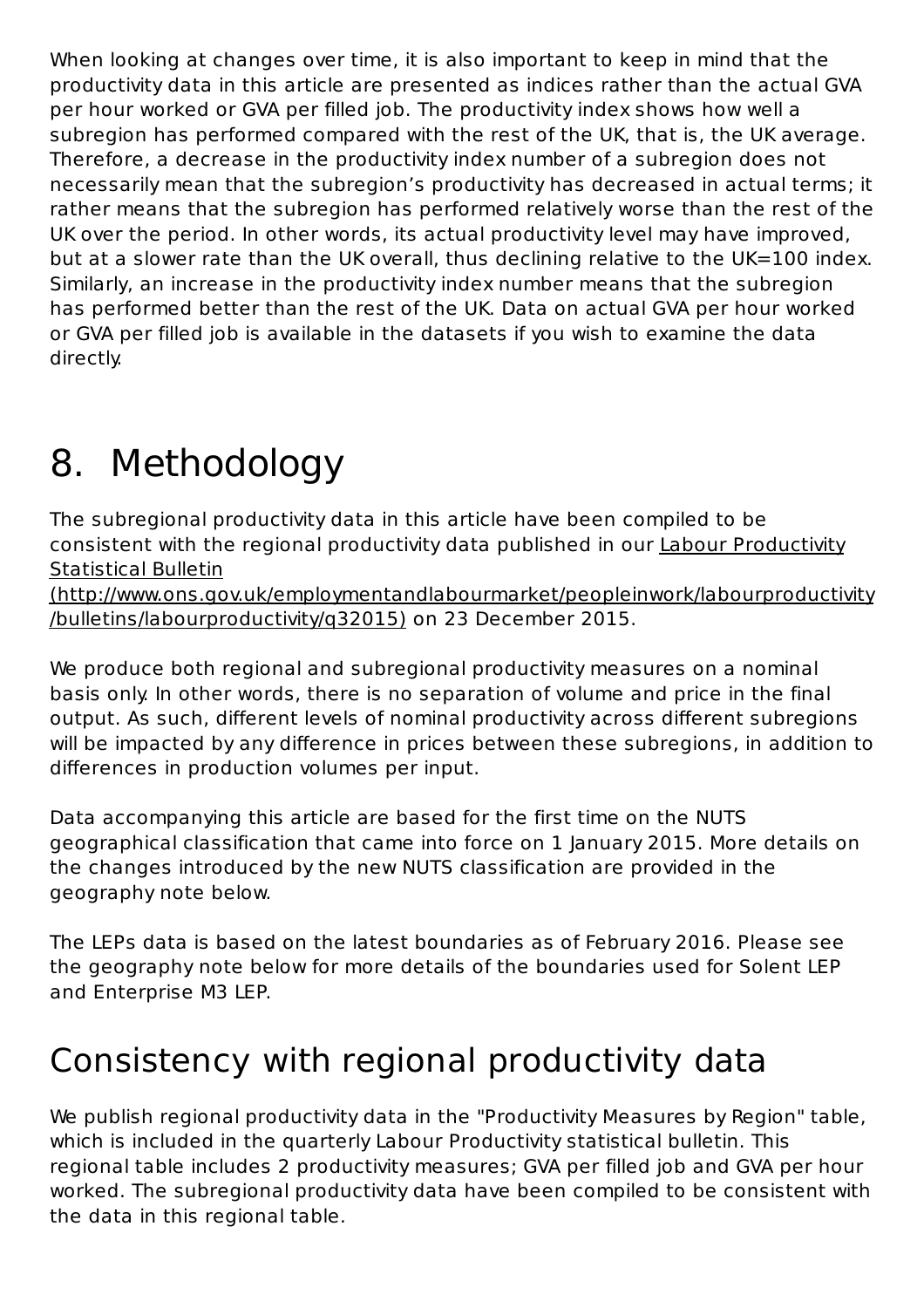This requires ensuring that the subregional measures of GVA, jobs and hours are all consistent with the regional totals. The methodology is therefore concerned with how best to apportion the regional totals to the subregional areas. The approach taken is as follows:

#### **GVA**

We publish regional GVA data as unsmoothed data on a workplace basis for NUTS 1, NUTS 2 and NUTS 3 geographies. Regional (NUTS1) productivity calculations use the NUTS 1 data which is consistent with the labour input series used, which are also unsmoothed and workplace based. This release uses the published NUTS2 and NUTS3 subregional GVA data.

#### **Jobs**

At the regional level, GVA per filled job is calculated using a "Productivity Jobs" series as the denominator. This is compiled from four components; employee jobs, self employed jobs, government supported trainees (GST) and members of Her Majesty's Forces. For consistency purposes, the regional "Productivity Jobs" series is benchmarked to the national "Productivity Jobs" series, on a quarterly basis. To produce annual totals for regional Productivity Jobs, an average of the four quarters in the year is taken.

For subregional geographies, the "Total Jobs" data series is used to apportion regional productivity jobs to NUTS2 and NUTS3 subregions. This Total Jobs measure is a workplace based measure of jobs that we produce mainly for use in calculating job densities at regional and subregional level. Total jobs data comprise employees (from the Business Register Employment Survey), self-employment jobs (from the Annual Population Survey), government-supported trainees (from Department for Education and Department for Work and Pensions) and HM Forces (from Ministry of Defence).

The total jobs series is used to calculate the proportions of regional jobs within each subregion for each year. These results are then used to apportion the regional "productivity jobs" data series to the subregional level.

#### **Hours**

At the national and regional level, GVA per hour worked data are calculated using a "Productivity Hours" series as the denominator. These data are calculated quarterly, based mostly on the Labour Force Survey (LFS), and an annual total is constructed as the average of the four quarters in the calendar year.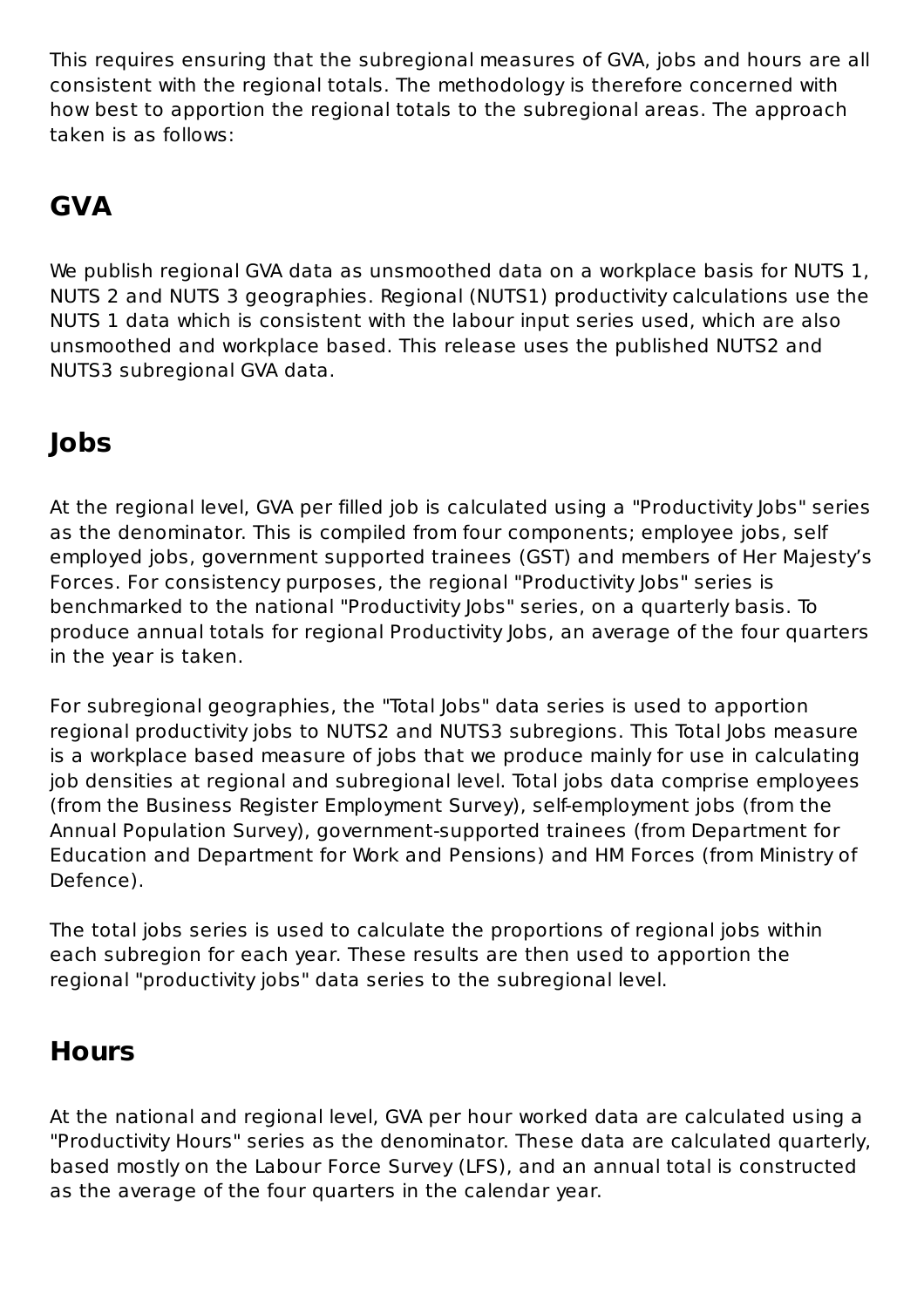At subregional level, only annual productivity data are being produced. Therefore, the Annual Population Survey (APS) is used rather than the LFS as it has a larger sample size $^{\rm 1}$ . The process involves calculating total hours for each subregion as the sum of employee hours, self employment hours, hours worked in government training schemes and hours worked by HM Forces.

Employee hours are calculated by using the APS to estimate, for each subregion, the average hours worked per employee job by industry. These industry average hours are then multiplied by the number of employee jobs for each industry in each subregion. For the period from 2009 onwards, the number of employee jobs by industry is derived from the Business Register and Employment Survey (BRES). Prior to that, employee jobs by industry were derived from the Annual Business Inquiry

(ABI)<sup>2</sup>. Self employment hours are calculated from the APS. For government training schemes and HM Forces, the regional totals are allocated to subregions based on each subregion's share of regional employee plus self employment hours, as calculated in the previous stage.

Adding together the sum of employee hours, self employment hours, hours worked in government training schemes and hours worked by HM Forces provides a total hours estimate for each subregion. Once calculated these NUTS2 and NUTS3 subregional data are then constrained regionally to the NUTS1 'Productivity Hours' data to ensure consistency with regional productivity data.

# Smoothing

Unsmoothed time series data at small geographies such as NUTS2 and NUTS3 tend to show volatility, created by sampling and non-sampling errors. Therefore, a weighted average of up to five years has been used to remove this volatility and produce a smoothed time-series. The results presented in this article are based on the smoothed subregional productivity data series. It should be noted that when calculating the subregional productivity data, unsmoothed data has been used at all times. The smoothing process has only been applied to the final results. For any users who would like to make use of the unsmoothed results, these data are included in the datasets accompanying this article.

# Geographies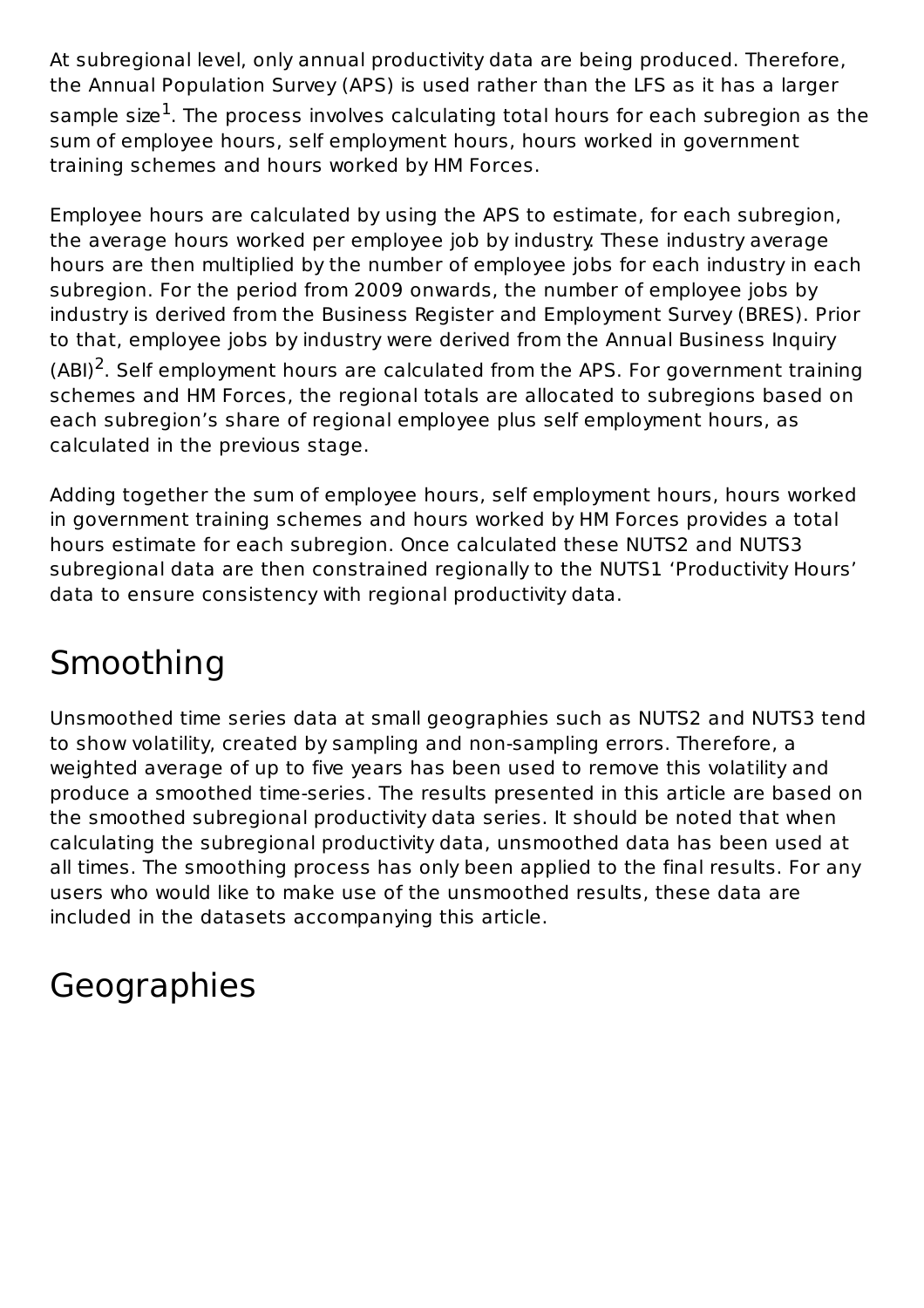Subregional productivity data are produced in this article for the NUTS2 and NUTS3 geographies. Nomenclature of Units for Territorial Statistics (NUTS) is a geography developed by the European Union to allow comparison of regional and subregional data across the EU-28 member states. A number of our regional and subregional outputs are produced based on the NUTS geography. These include regional and subregional GVA. These GVA data are an input in the calculation of subregional productivity. Each NUTS3 subregion covers the same area as either a single local authority or a combination of 2 or more adjacent local authorities. The data accompanying this article are published for the first time on the NUTS geographical classification that came into force on 1 January 2015:

NUTS1: Wales, Scotland, Northern Ireland and the 9 English regions

NUTS2: 40 sub-regions – mainly groups of counties and unitary authorities

NUTS3: 173 local areas – primarily individual counties and unitary authorities

At NUTS 2 level, the new classification introduces a finer breakdown for the London metropolitan area. The two former NUTS2 area of Inner and Outer London have been replaced by 5 NUTS2 areas. Also at NUTS3 level, the new classification provides a more detailed view of the London area by replacing the former 5 NUTS3 geographies with 21 new areas. For a complete account of the geography changes introduced by the new NUTS classification, please see the ONS Open Geography Portal (https://geoportal.statistics.gov.uk/geoportal/catalog/main/home.page).

Local Enterprise Partnerships (LEPs) are partnerships in England between local authorities and businesses. They were created in 2011 and their role is to help shape local economic priorities and undertake activities to drive local economic growth and the creation of jobs. There are 39 LEPs. Every local authority in England belongs to at least one LEP. However, some local authorities belong to more than one LEP.

In this report, the LEP boundaries used have been an amalgamation of 1 or more local authorities. For each local authority associated with a LEP, data for the whole of that local authority are included within the LEP estimates.

The exception to this is the Solent and Enterprise M3 LEPs. In these cases, the working boundaries of the LEP cut through existing local authority boundaries. Specifically, parts of the local authorities of New Forest, Test Valley, Winchester and East Hampshire are in the Enterprise M3 LEP and parts are in the Solent LEP. For this release, it has been decided that the whole of these affected local authorities should be allocated to the Enterprise M3 LEP, and to not include them in the estimates for the Solent LEP. This is in line with the approach taken in our recent GVA for LEPs publication, published on 18 February 2016.

# Revisions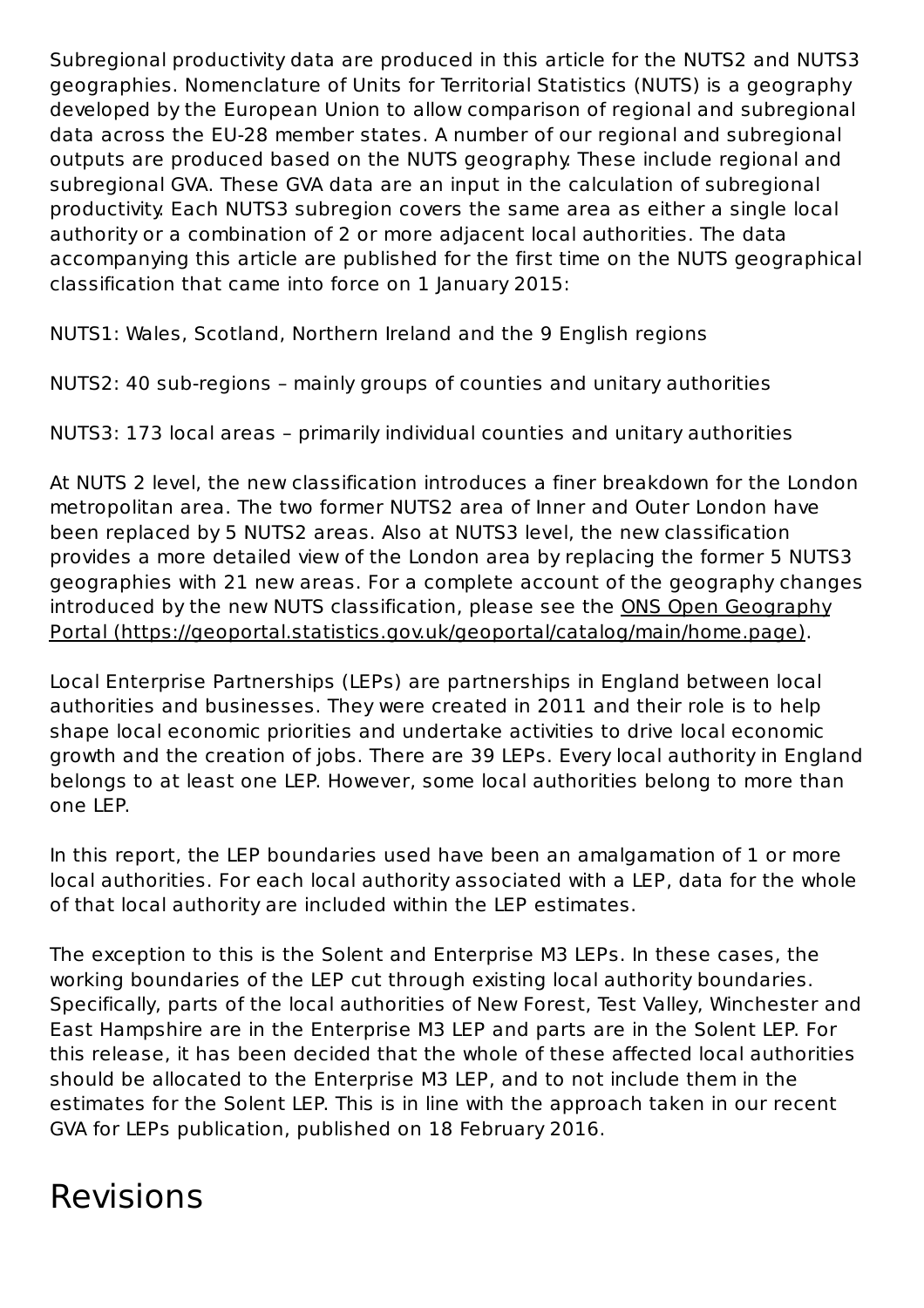Data in this release are based on regional GVA data together with productivity jobs and productivity hours data. Each are subject to revisions. These revisions feed into the published subregional productivity data and therefore data have been revised in this publication in comparison with the article published in February 2015.

The regional GVA statistics have been subject to several revisions in their December 2015 release. Changes in the treatment of household rental income have been particularly relevant for the subregional productivity statistics. A change in the average house prices used to calculate the regional allocation of imputed rental of owner-occupied dwellings has had considerable impact on GVA estimates. An additional change in regional allocation of rental income has improved the distribution of rental income at the lower levels of geography. This has had a very wide impact across the NUTS2 and NUTS3 areas. For more details on the changes in regional GVA statistics, please see the section on Methodological Changes of the GVA publication

(http://www.ons.gov.uk/economy/grossvalueaddedgva/bulletins/regionalgrossvaluead dedincomeapproach/december2015).

Sub-regional productivity jobs and hours data have been revised to be consistent with revisions applied to regional and national productivity jobs and hours data that occurred following a census (2011) based reweighting of the Labour Force Survey (http://www.ons.gov.uk/ons/rel/lms/revisions-to-labour-force-survey-estimates-due-tore-weighting-to-the-census-2011-population/article/index.html).

# Timeliness

The latest GVA per hour worked data available are for 2014 and the latest GVA per job data available is for 2013. The timeliness of the data is determined by the release calendar of the subregional GVA data, the total jobs data and the Annual Population Survey from which the hours worked are extracted. An update of the GVA per job-filled data to include 2014 will be added to this release in the summer. Subregional GVA data for 2015 will be available in December 2016 and an update to this article will follow shortly afterwards.

# Future developments

A project is underway to develop estimates of real regional and subregional GVA growth using a production approach with experimental data recently published. The development of such estimates will lead to an improvement in the quality of the regional and subregional productivity data that we are able to produce. This is because it allows for a separation of volume and price in the final outputs. This is not possible when calculating productivity using regional and subregional GVA calculated using the income approach. For the moment, however, the GVA(P) data is only experimental and therefore the calculations of subregional productivity continue to use the Regional GVA (I) data, which are National Statistics.